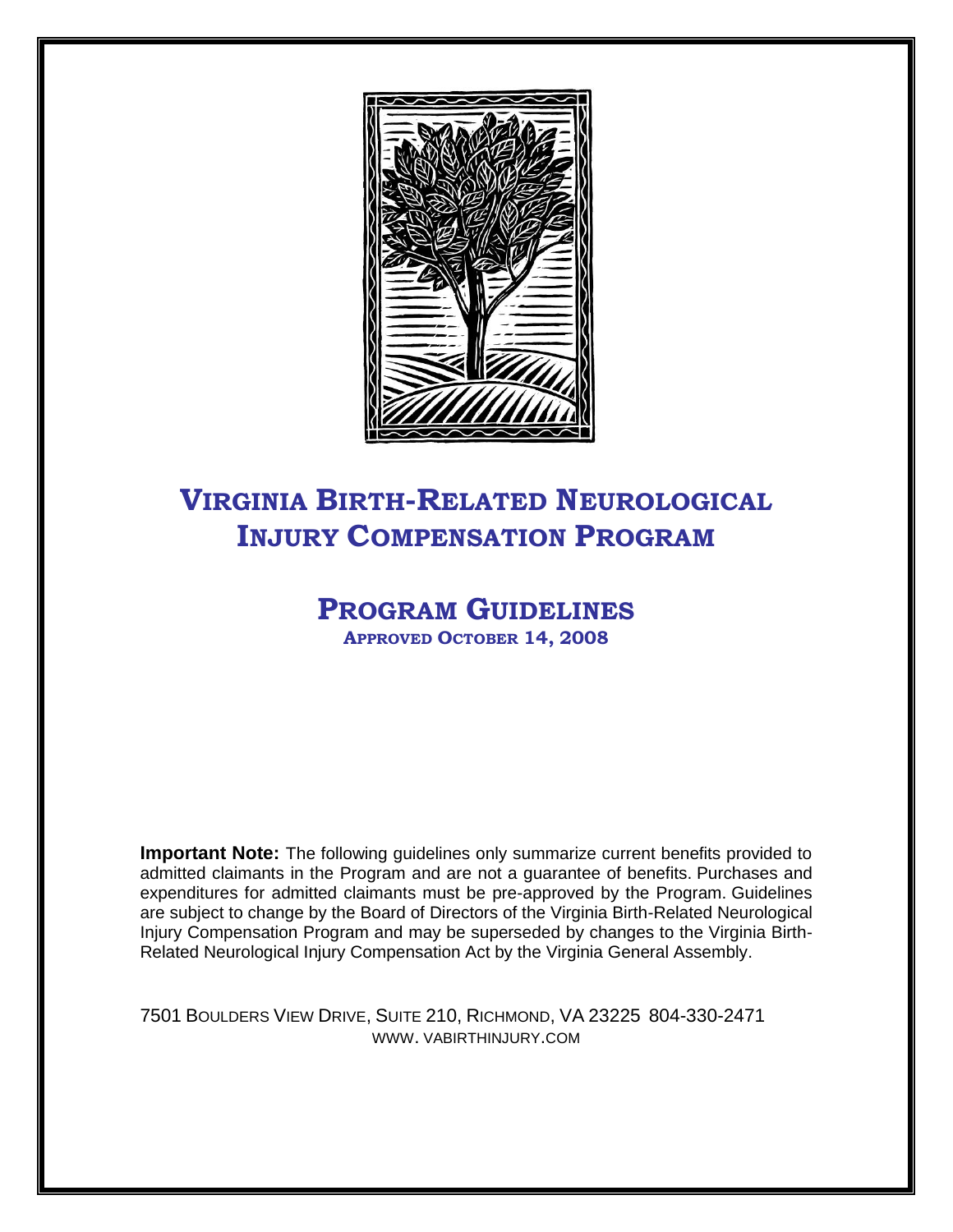# **Table of Contents**

| I. Overview                       |             |
|-----------------------------------|-------------|
| Purpose of the Program            |             |
| Nature of the Program             | 3<br>3<br>4 |
| Financing                         |             |
| Governance and Operation          | 4           |
| Payer of Last Resort              | 5           |
| <b>Primary Insurance</b>          | 5           |
| <b>Medical Review</b>             | 6           |
| <b>II. Benefits</b>               |             |
| Counseling                        | 6           |
| <b>Personal Nursing</b>           | 6           |
| <b>Dental Care</b>                | 13          |
| Therapy                           | 13          |
| <b>Transportation (Vans)</b>      | 14          |
| Equipment                         | 15          |
| <b>Augmentative Communication</b> | 16          |
| <b>Housing Assistance</b>         | 17          |
| <b>Privately Owned</b>            | 17          |
| <b>Rental Housing</b>             | 17          |
| <b>Funeral Expenses</b>           | 18          |
| Attorney's Fees                   | 18          |
| <b>Miscellaneous Expenses</b>     |             |
| Transportation                    | 18          |
| Postage                           | 19          |
| <b>Cell Phones</b>                | 19          |
| <b>Diapers</b>                    | 20          |
| <b>Therapeutic Toys</b>           | 20          |
| Other                             | 20          |
| <b>III. Other Procedures</b>      |             |
| Insurance                         | 21          |

| Insurance                         | 21 |
|-----------------------------------|----|
| Reimbursement                     | 21 |
| <b>Claims for Reimbursement</b>   | 21 |
| Services Outside Coverage Area 22 |    |
| Travel More Than 100 Miles        | 22 |
| Benefits not in the Guidelines    | 23 |
| Experimental Treatment/Therapy 23 |    |
| <b>Disagreements</b>              | 28 |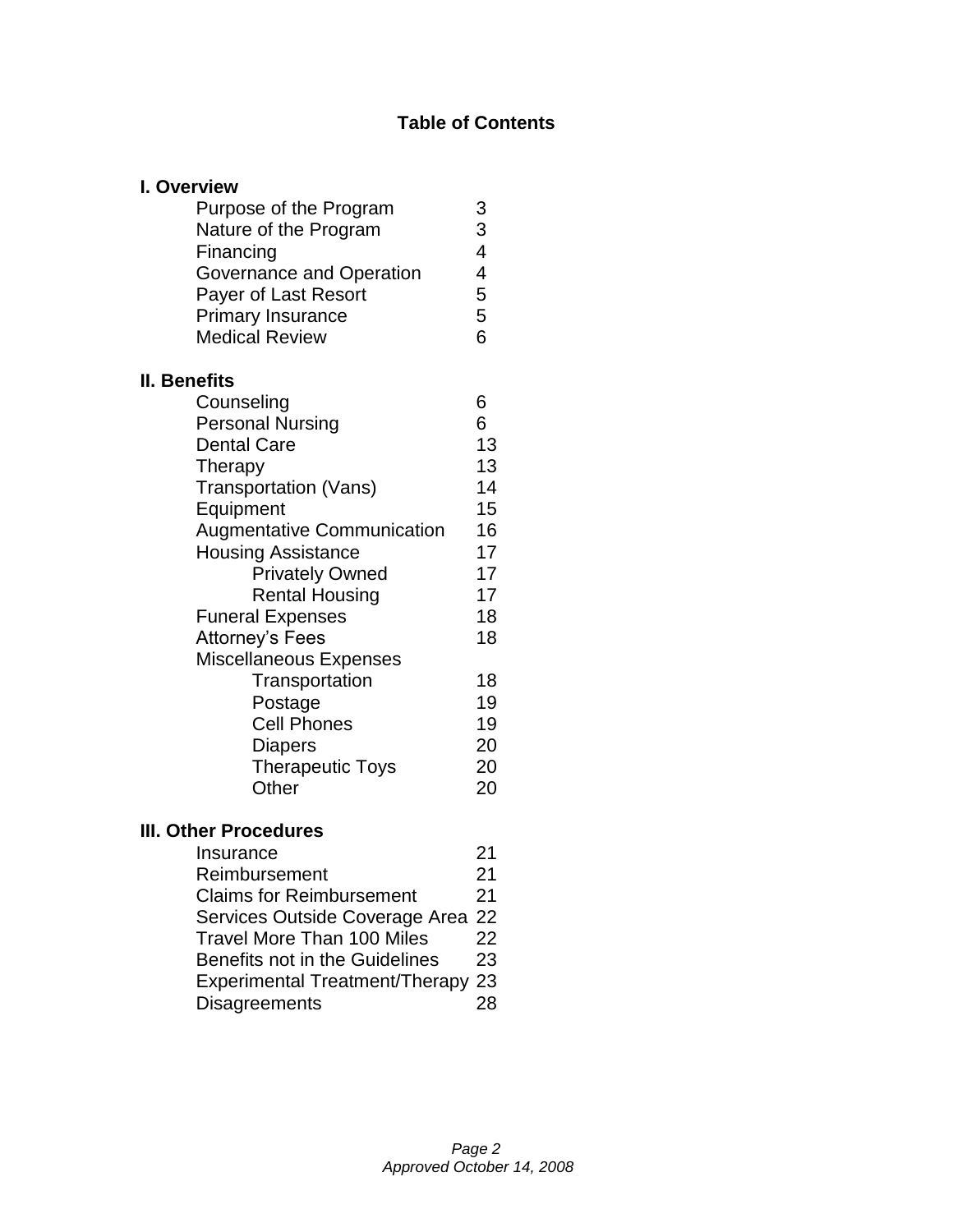The Virginia Birth-Related Neurological Injury Compensation Program is one example of a public-private partnership that works. It provides a wide range of benefits to a child who satisfies the Virginia statutory definition of "birth-related neurological injury" and is delivered by a physician or midwife, or in a hospital, that participates in the Program.

#### **Purpose of the Program**

The Birth-Injury Program was created by the General Assembly for two primary reasons: (1) to provide benefits to admitted claimants over their lifetime without having to resort to the tort law system for recovery and (2) to assure that the medical community will continue to provide obstetric services in Virginia.

#### **Nature of the Program**

Because the Birth-Injury Program is not concerned with fault, it does not operate in the same way as a typical court proceeding. When a child is admitted to the Program there is not a discrete amount of money set aside for the claimant's needs. Rather the Program operates much like a health insurance company and pays each admitted claimant's qualifying and medically necessary costs as they occur. The actual amount the Program spends per admitted claimant varies greatly depending on the needs of each child, other sources of payment, and other factors.

With exceptions, the benefits of the Birth-Injury Program are limited to actual medically necessary and reasonable expenses of medical and hospital,

> *Page 3 Approved October 14, 2008*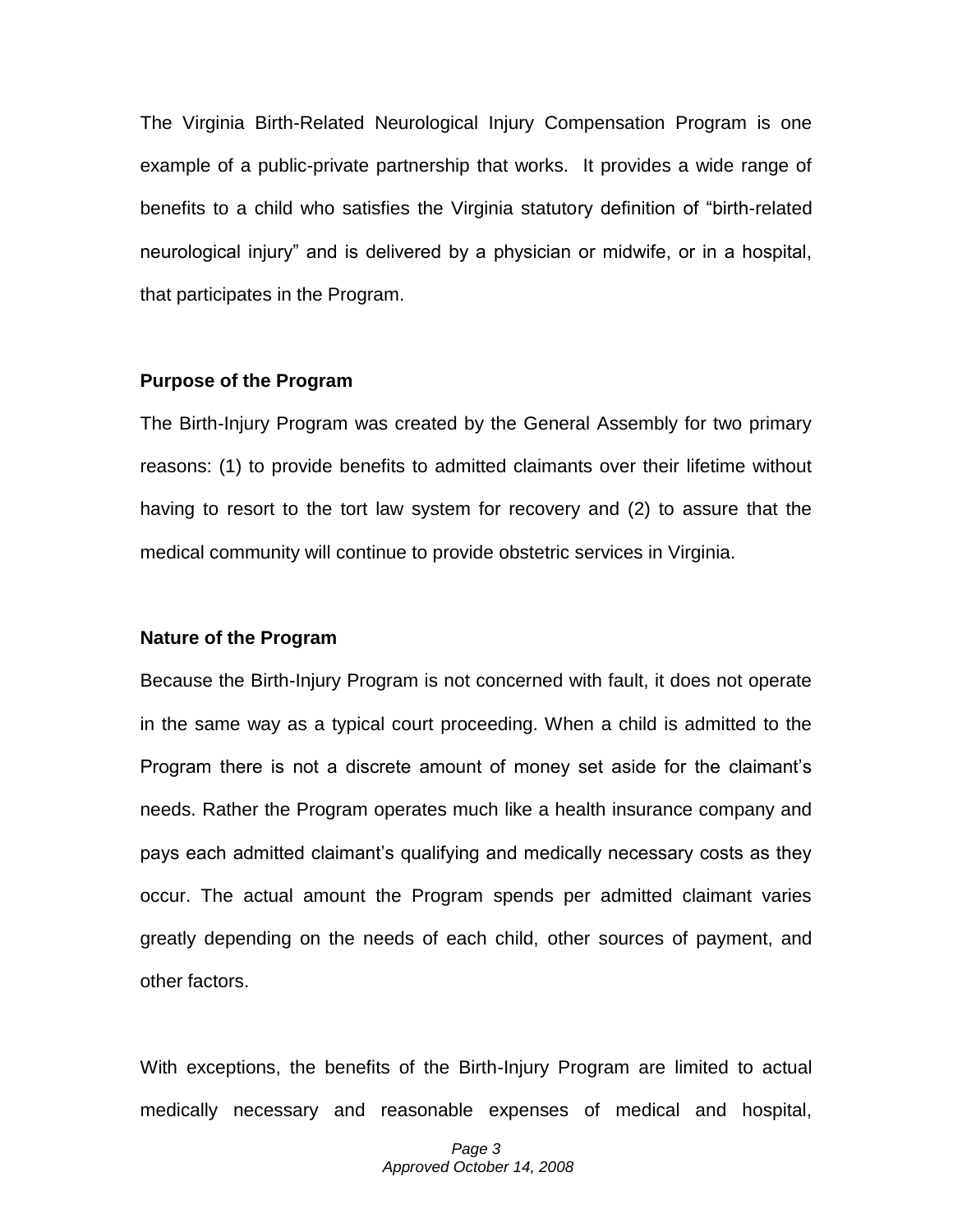rehabilitative, therapeutic, nursing, attendant, residential and custodial care and service, medications, supplies, special equipment or facilities, and related travel. By law, the Birth-Injury Program is a payer of last resort – that is, it pays after available insurance, governmental programs, or other responsible sources have paid. A unique feature of the Program provides for payments of "loss of earnings" to the admitted claimant when he/she reaches the age of eighteen years based upon a formula described in the Virginia statute.

#### **Financing of the Program**

The Birth-Injury Program is financed by assessments and fees, in varying amounts, collected from hospitals with obstetric units, licensed physicians who practice obstetrics or perform services, including licensed nurse-midwives, all other licensed physicians and liability insurance carriers licensed and engaged in writing coverage in Virginia.

#### **Governance and Operation**

A nine member Board of Directors governs the Program and employs an Executive Director. The Governor of Virginia appoints all Board members. The directors are assisted by a number of other professionals to provide admitted claimants with the required services. The Board meets monthly with notice to the public; except as otherwise determined by the Board. All meetings are open to the public.

Claims for compensation from the Program are made to, and awarded by, the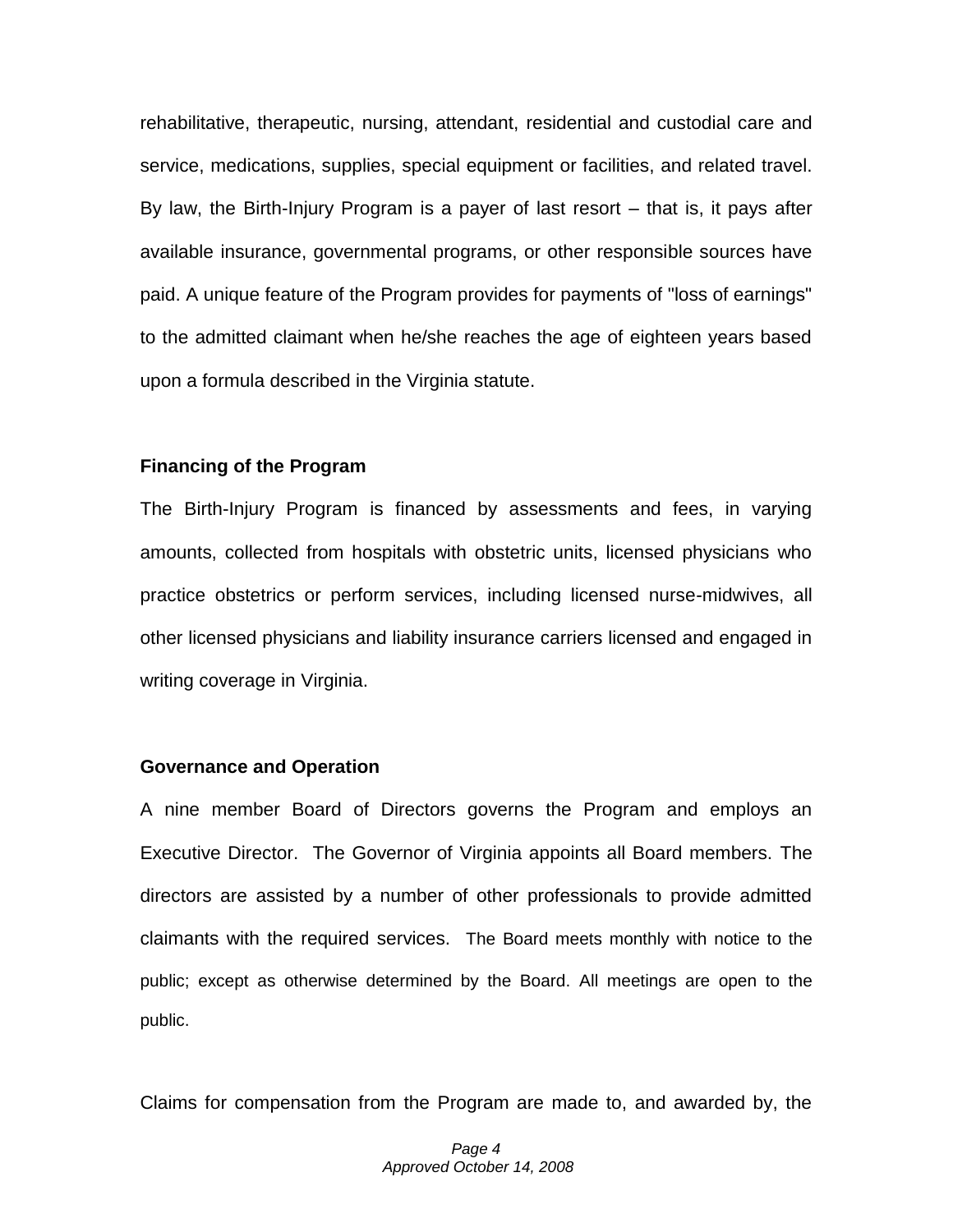Virginia Workers' Compensation Commission. Once a claim is awarded, the Program will communicate and visit with the parents or caregivers of the child to determine his/her needs.

#### **Program Is Payer of Last Resort**

As discussed earlier, the Birth-Injury Program is the "payer of last resort." Each admitted claimant's primary insurance and other sources of coverage should be billed for covered services before the Program is asked to pay for a service. An admitted claimant that is eligible for public health insurance or other services that the Program covers must make a good faith effort to enroll and receive benefits from these sources.

#### **Primary Insurance**

Medical services that are required to be pre-certified, pre-authorized, or authorized by the admitted claimant's primary insurance provider may not be payable by the Program if the primary insurance carrier's certification or authorization process has not been satisfied.

Claimants must utilize the primary insurer's in-network providers and facilities unless otherwise authorized by the Program. Utilizing non-network or nonparticipating providers or facilities may result in reduced payment or nonpayment of incurred expenses.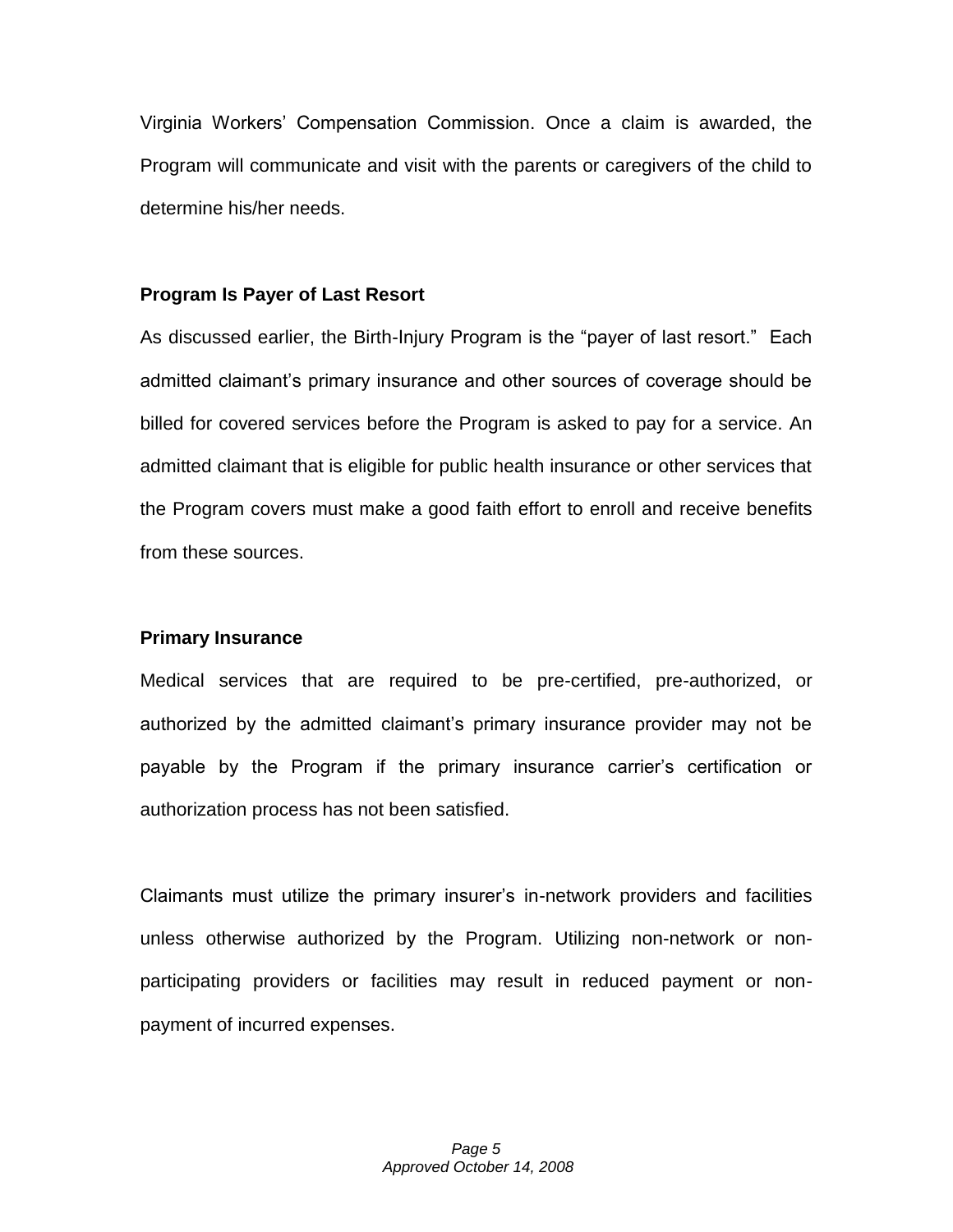#### **Medical Review**

The Program reserves the right to submit requests for services or equipment for independent medical review to determine medical necessity or appropriateness of care prior to authorizing payment.

# **BENEFITS**

### **Counseling**

The Program will pay for counseling for family members related to the needs of an admitted claimant. After primary insurance, a maximum of \$1,500 per calendar year will be paid for this service. Services must be provided by a licensed clinical social worker, counselor, psychologist or psychiatrist.

#### **Personal Nursing and Assistive Care**

A. The Program will pay for appropriate medically necessary and reasonable nursing care or assistive care as recommended in writing by the admitted claimant's primary care physician.

B. The Program will review/consult periodically with medical professionals concerning the continued appropriateness of the nursing hours.

C. The Program utilizes nursing agencies when available. All nursing agencies utilized by the Program must provide to the Program copies of their employment policies regarding the criminal history records checks and sex offender searches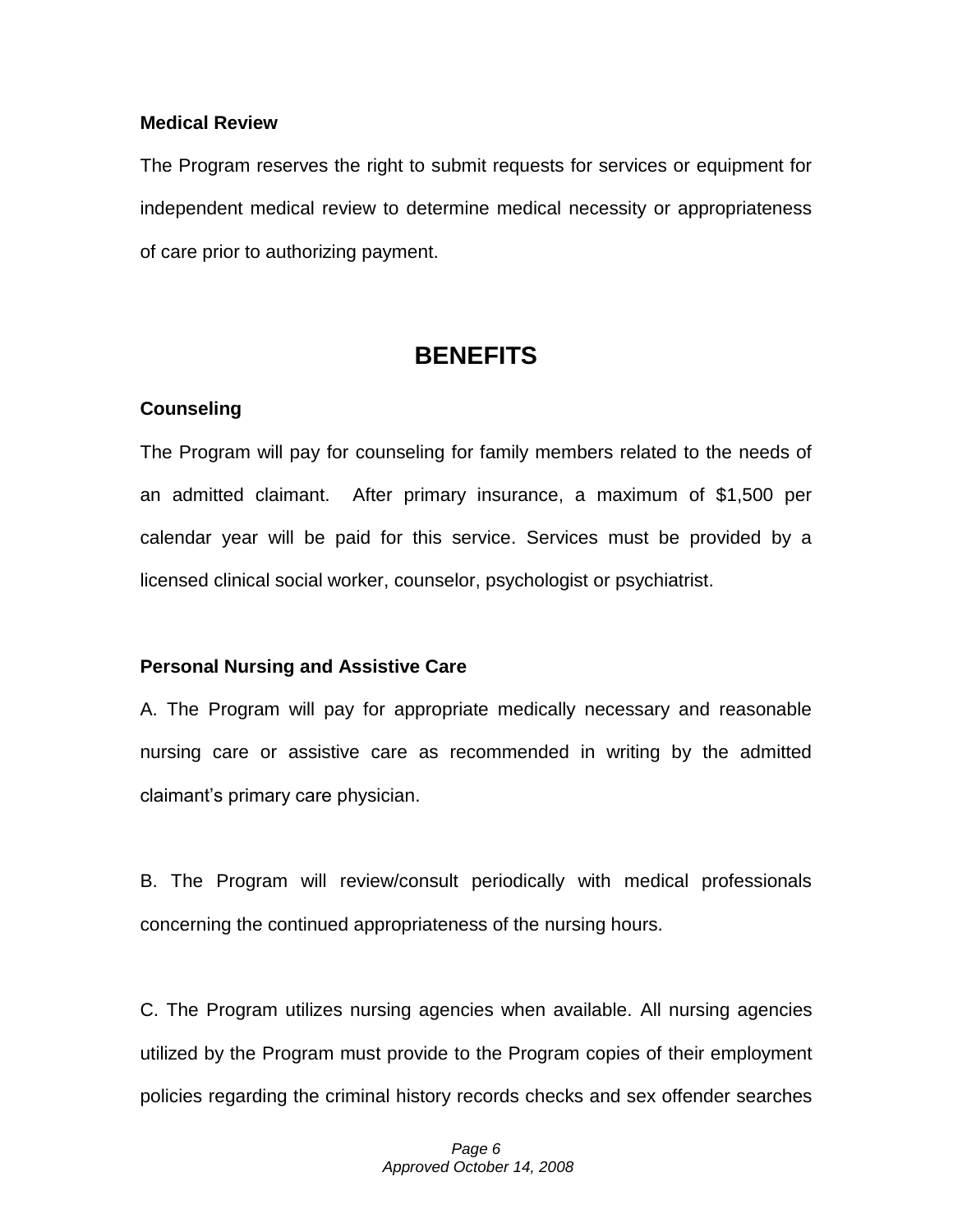conducted on their employees. All nursing agencies utilized by the Program must provide a certification to the Program for each employee the agencies place for claimants' care which verifies that the named employee has not been convicted for any offense listed as a barrier crime pursuant to Virginia Code §§ 37.2-314, 37.2-416, or 37.2-506. No nursing agency shall be reimbursed for any hours worked by an agency employee for which such certification has not been provided to the Program. Signed and dated time sheets and monthly care summaries must be submitted with each request for reimbursement. If an agency is unable to provide care, the Executive Director is authorized to approve other arrangements.

D. If a nursing agency is not available, or the claimant's parent or legal guardian chooses to employ a relative or legal guardian of the claimant to provide prescribed nursing or attendant care authorized by claimant's primary care physician or appropriate treating specialist physician, the Program may reimburse the admitted claimant's parent or legal guardian for care providers who are employed by the claimant's family as independent contractors, or household employees, as the case may be, upon approval of the Executive Director. The Program will reimburse admitted claimant families for employment-related taxes such as FICA or unemployment tax, related to the hiring of an independent contractor, upon receipt of proper documentation of payment of these taxes. The parent or legal guardian of the claimant must provide a certification to the Program for each independent contractor, or household employee, the parent or legal guardian hires for a claimant's care which verifies that the named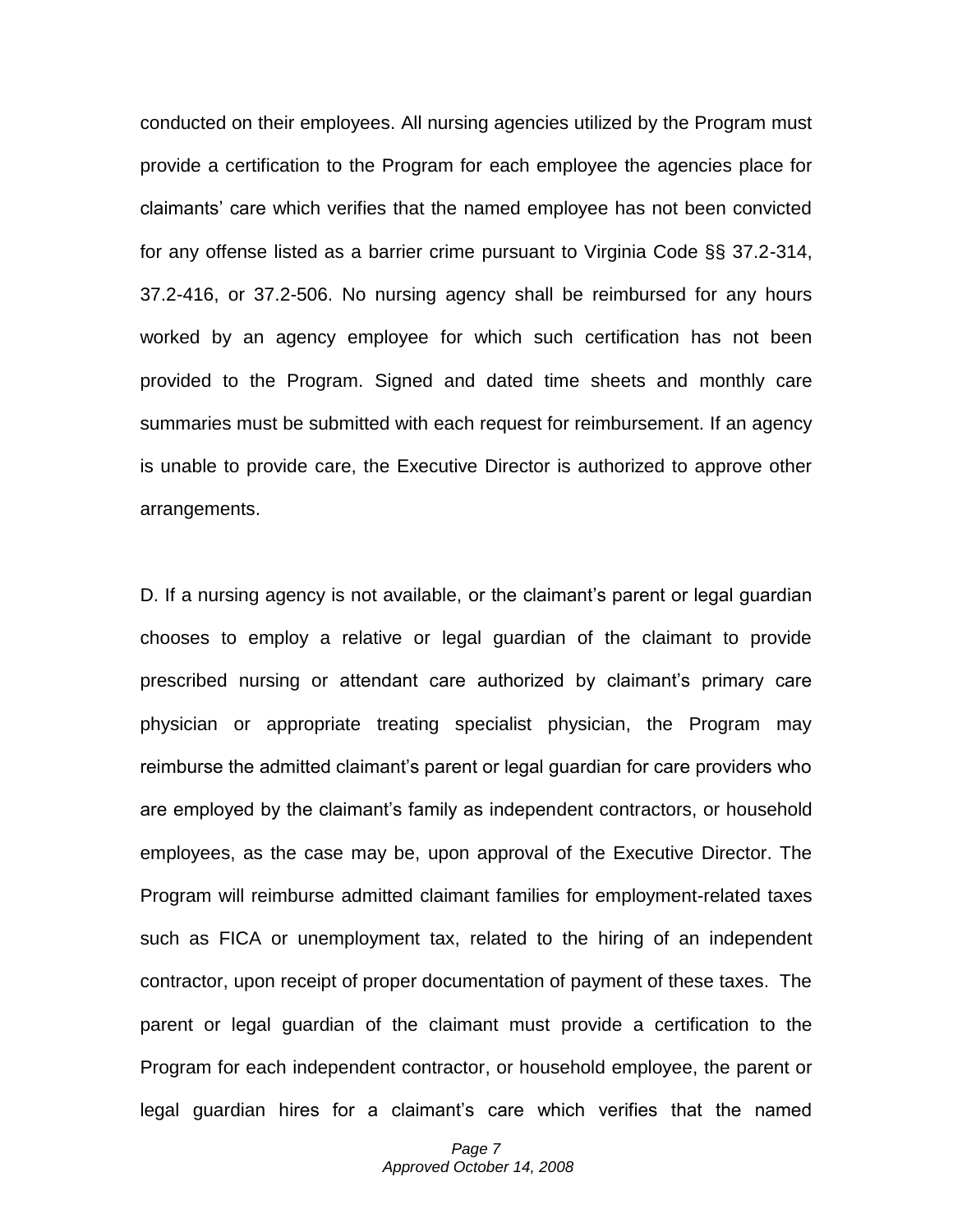independent contractor, or household employee, has not been convicted for any offense listed as a barrier crime pursuant to Virginia Code §§ 37.2-314, 37.2-416, or 37.2-506. No parent or legal guardian shall be reimbursed for any hours worked by an independent contractor for which such certification has not been provided to the Program. The parent or legal guardian of the claimant will pay any application fees associated with requesting these background checks of the Virginia State Police. Upon receipt of the certification and a receipt from the Virginia State Police, or an authenticated copy of the cancelled check, the Program will reimburse those application fees associated with the application of the independent contractor, or household employee, actually hired. Signed and dated time sheets, signed and dated receipts of payment, and monthly care summaries must be submitted with each request for reimbursement.

E. The Program will not reimburse a care provider for more than a 16-hour shift within a 24-hour period unless there is an emergency and no other care provider is available to care for the claimant. Overtime is not paid unless pre-authorized by the Program. The Program will not reimburse for work by a fulltime caregiver for more than 40 hours per week unless preauthorized by the Program.

F. The Program will not provide a private duty nurse while an admitted claimant is hospitalized unless the attending physician considers it medically necessary and a written order for private duty nursing is provided to the Program. The Program will pay for a sitter who is not a family member and may not have medical experience, while the child is hospitalized, if requested, and with prior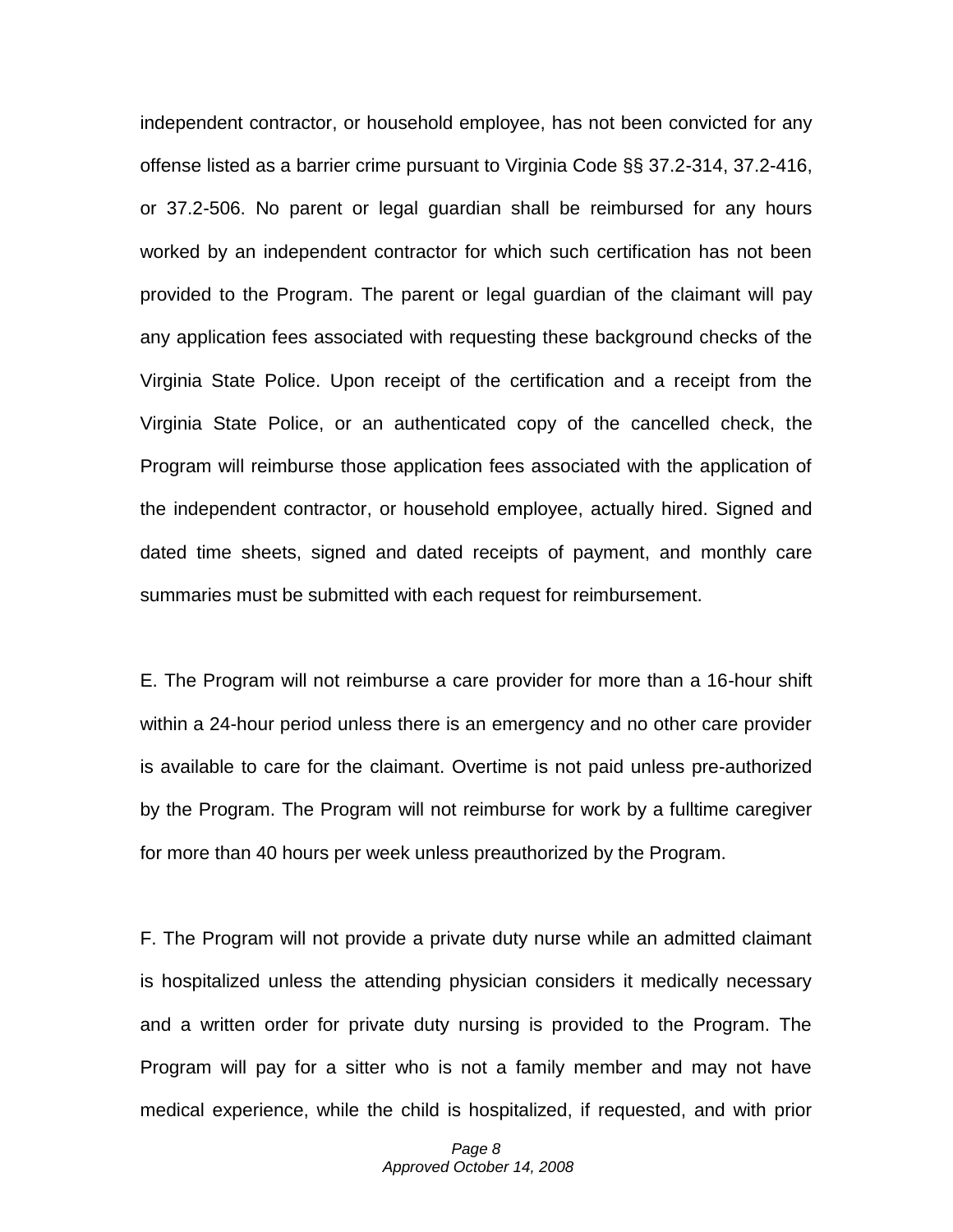approval from the Program and a letter of medical necessity from the attending physician.

G. The Program will provide nurses/caregivers to accompany admitted claimants during school hours provided such care is deemed medically necessary and is not otherwise available. This care counts toward the total approved nursing hours.

H. The Program will reimburse medically necessary care provider expenses if they have not been previously filed with the tax authorities as deductions/credits. If they have been filed with the tax authorities as deductions/credits, then an amended tax report must be filed with the tax authorities and a copy of the amended tax report provided to the Program before the family will be reimbursed for these expenses.

I. The Program may reimburse for medically necessary and reasonable nursing and attendant care that is provided by a relative or legal guardian of a claimant so long as that care is beyond the scope of child care duties and services normally and gratuitously provided by family members to uninjured children and so long as such care and reimbursement requests are in accordance with other applicable provisions and the following:

1. The relative or legal guardian providing the care must be at least 18 years of age.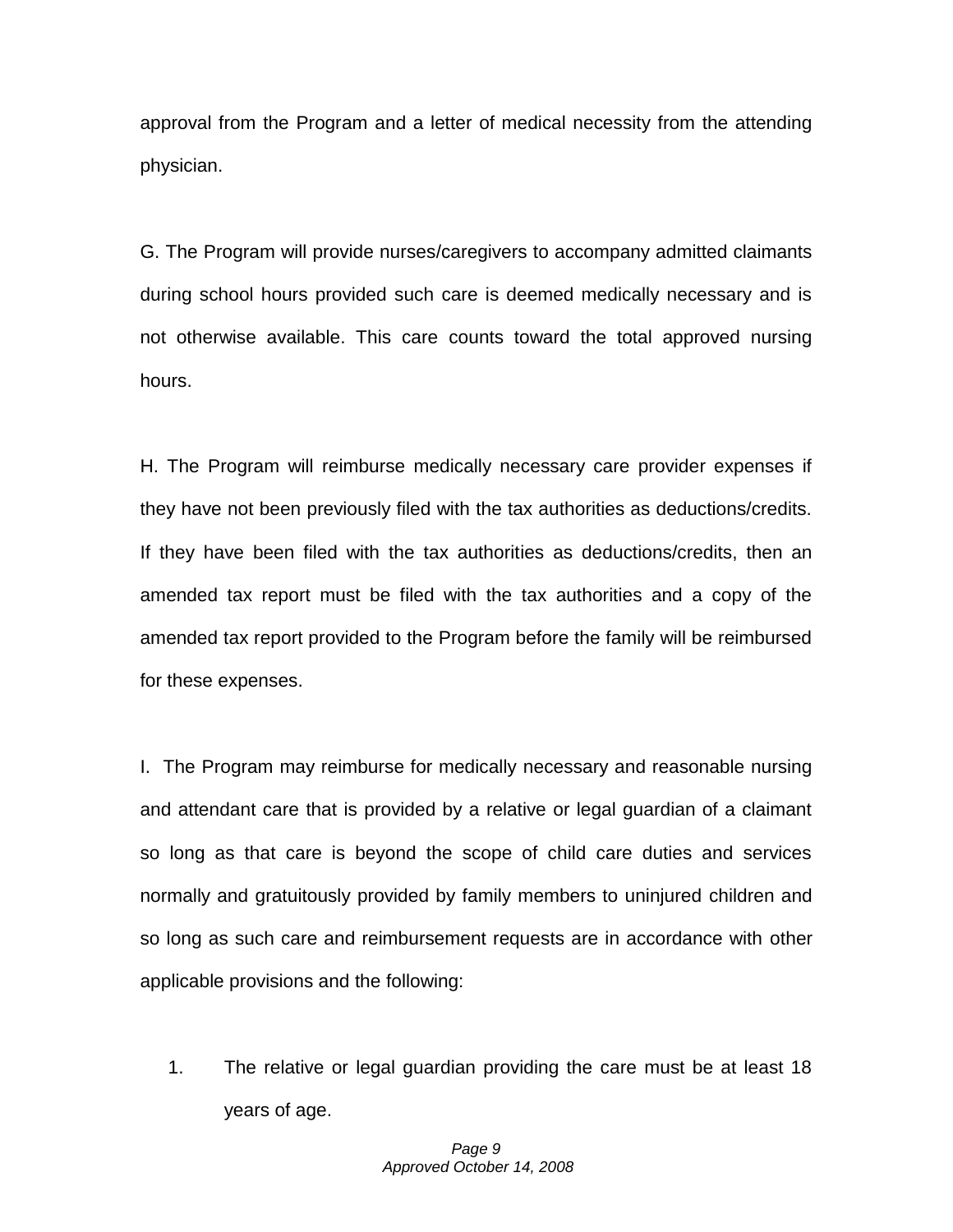- 2. The parent or legal guardian of the claimant must submit a letter of medical necessity from the claimant's primary care physician or appropriate treating specialist physician which sets forth the number of nursing or attendant care hours needed per day, the physician's assessment regarding the level of care required, and certification that the intended caregiver is appropriately trained, qualified and physically capable of performing the required home medical and attendant care duties. Medically necessary care to be provided by a relative or legal guardian of a claimant shall be performed only at the direction and control of the claimant's primary care physician or appropriate treating specialist physician.
- 3. The parent or legal guardian of the claimant must provide a certification to the Program for each caregiver the parent or legal guardian hires for a claimant's care which verifies that the named caregiver has not been convicted for any offense listed as a barrier crime pursuant to Virginia Code §§ 37.2-314, 37.2-416, or 37.2-506. No parent or legal guardian shall be reimbursed for any hours worked by a caregiver for which such certification has not been provided to the Program. The parent or legal guardian of the claimant will pay any application fees associated with requesting these background checks of the Virginia State Police. Upon receipt of the certification and a receipt from the Virginia State Police, or an authenticated copy of the

*Page 10 Approved October 14, 2008*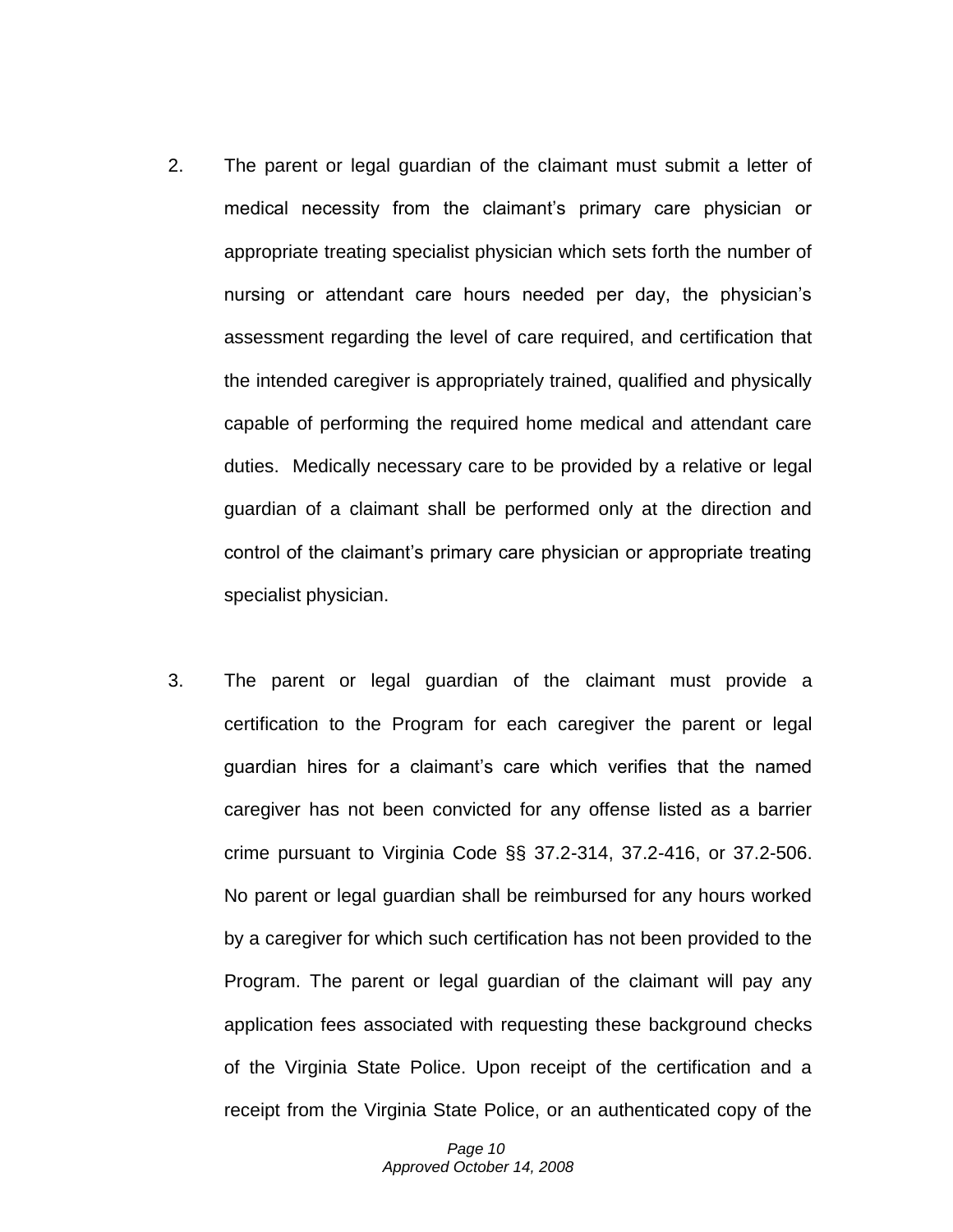cancelled check, the Program will reimburse those application fees associated with the application of the caregiver actually hired.

- 4. Any relative or legal guardian of a claimant providing caregiver services must provide a signed release of liability form to the Program regarding any potential injury sustained during the course of providing services to the claimant.
- 5. Any parent or legal guardian of a claimant choosing to utilize nursing or attendant care that is provided by a relative or legal guardian in lieu of nursing or other professional caregiver services must provide a signed release of liability form to the Program regarding any potential injury sustained by claimant during the course of receiving care.
- 6. Signed and dated time sheets, signed and dated receipts of payment, and monthly care summaries must be submitted with each request for reimbursement.
- 7. The Program will not reimburse for care provided by a nurse or other professional caregiver and by a relative or legal guardian for the same hours. Hours of care provided by a relative or legal guardian of a claimant cannot be used to supplement hours of care provided by professional caregivers or nursing agencies to the extent that those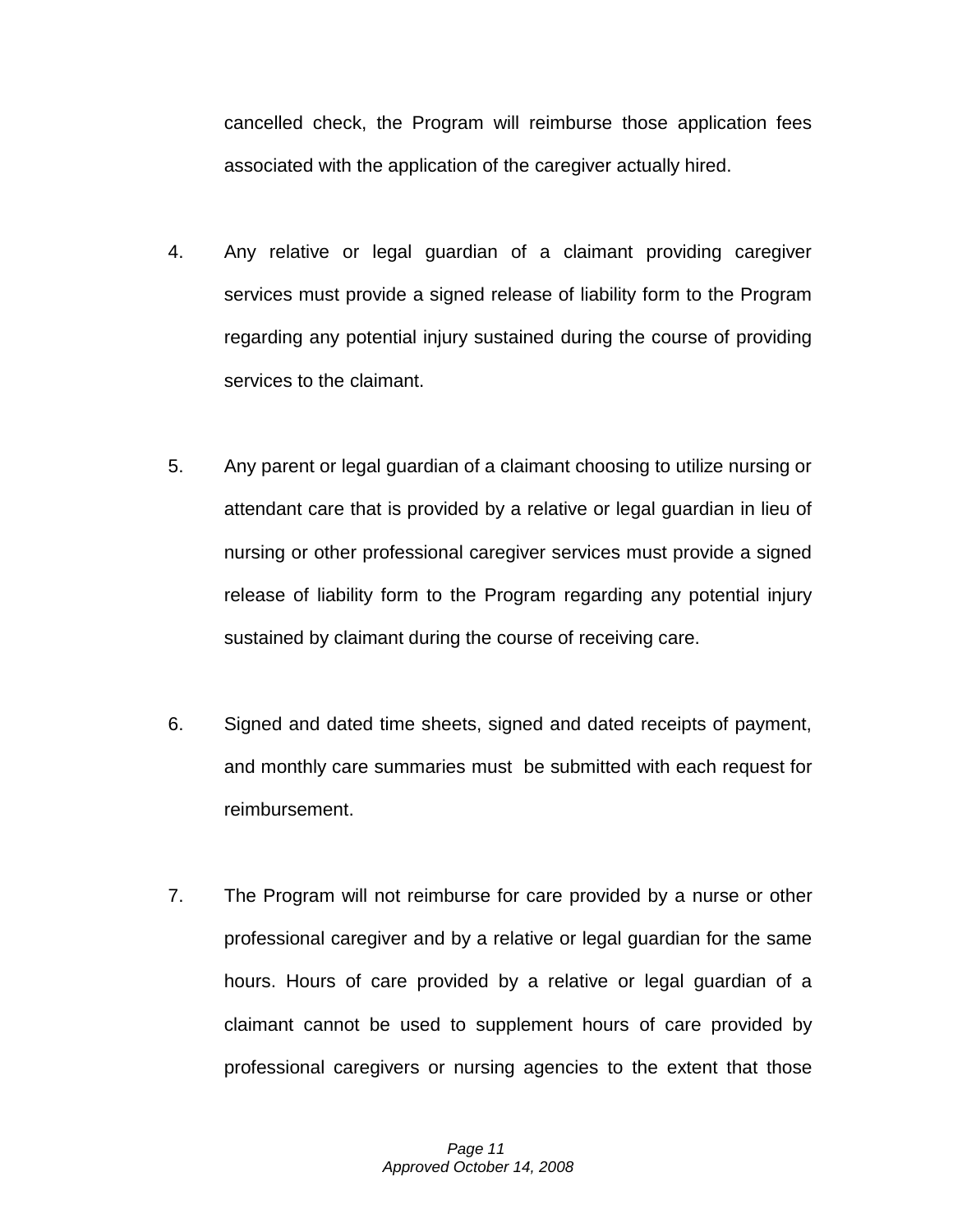hours would exceed the total hours deemed medically necessary and authorized by the Program.

- 8. No more than 12 hours within a 24-hour period may be reimbursed for care provided by any single relative or legal guardian of a claimant.
- 9. The rate of reimbursement for nursing and attendant care that is provided by a relative or legal guardian of a claimant shall be the average hourly rate for a "Home Health Aide" (combined all industries) as reported by the Commonwealth of Virginia's Labor Market Data report for the applicable Metropolitan Statistical Area in the most recently published data available. The Program will reimburse an admitted claimant's parent or legal guardian for employment-related taxes, such as FICA or unemployment tax, resulting from that parent or legal guardian's employment of a relative or legal guardian as the admitted claimant's caregiver as set forth in these Guidelines, upon receipt of proper documentation of payment of these taxes.
- 10. The Program's Executive Director and its staff reserve the right to have reviewed each nursing or attendant care plan and/or physician orders for medical necessity.

J. The Program generally follows Medicaid payment rates depending on the locality or state where the care is delivered.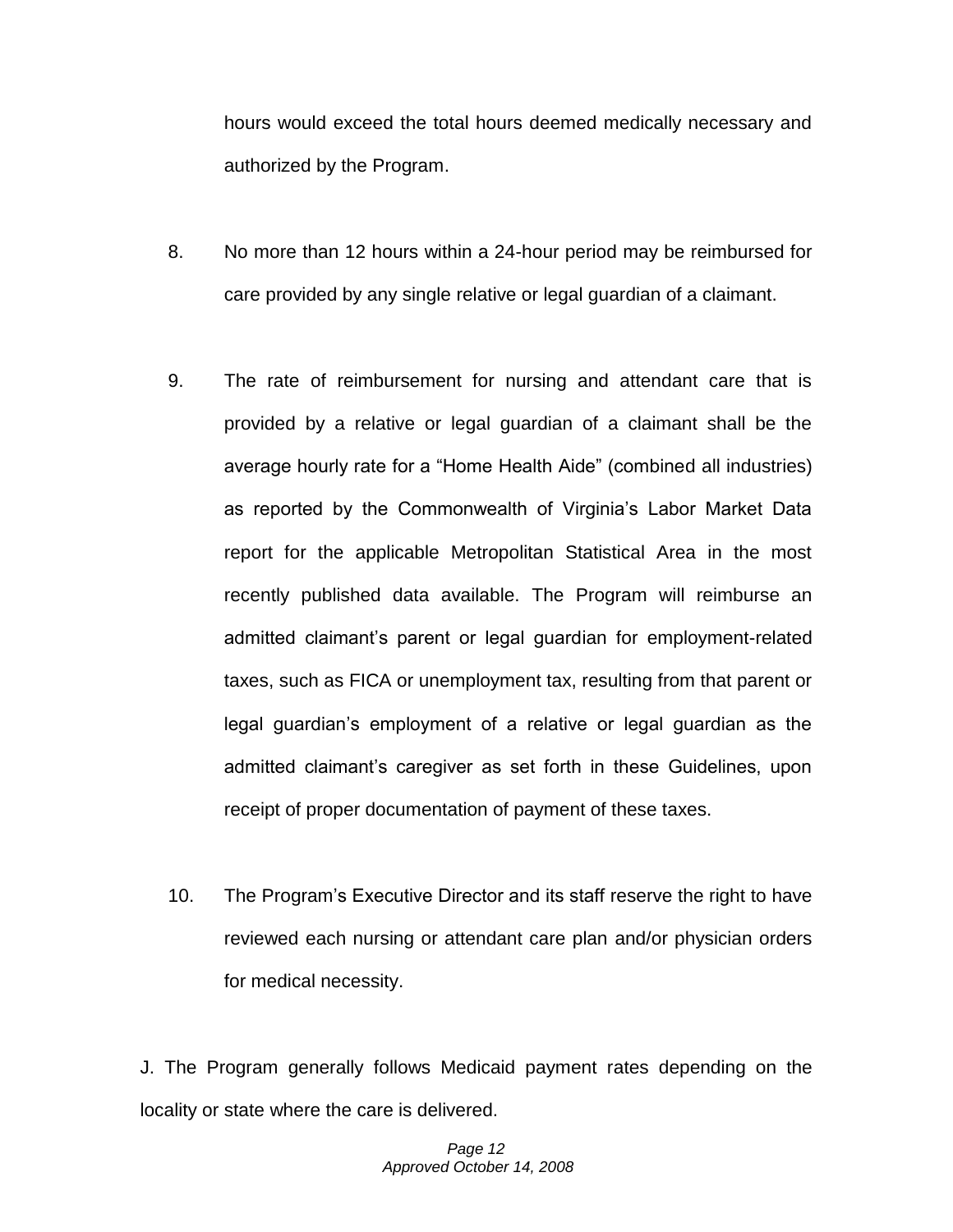K. Travel expenses associated with nursing care are reimbursable only if the travel is medically necessary. No travel expenses will be paid for nurses or caregivers accompanying families on vacation or other non-medically necessary travel. Travel expenses for medically necessary nursing or attendant care during medically necessary travel will only be paid for one person in addition to the claimant. All such payments or reimbursements are made to the parent or guardian of the infant, not to the caregiver.

#### **Dental Care**

The Program will pay for the child's dental care costs if they are medically necessary, not cosmetic, and are not covered by other sources.

#### **Therapy**

A. The Program will pay for therapy that is determined to be medically necessary and reasonable, and for which there is a letter of medical necessity provided by the admitted claimant's primary care physician or appropriate treating specialist physician.

B. The Program may consult periodically with appropriate medical professionals regarding the necessity for continuing various therapies including, but not limited to, behavioral, physical, horseback and speech therapy.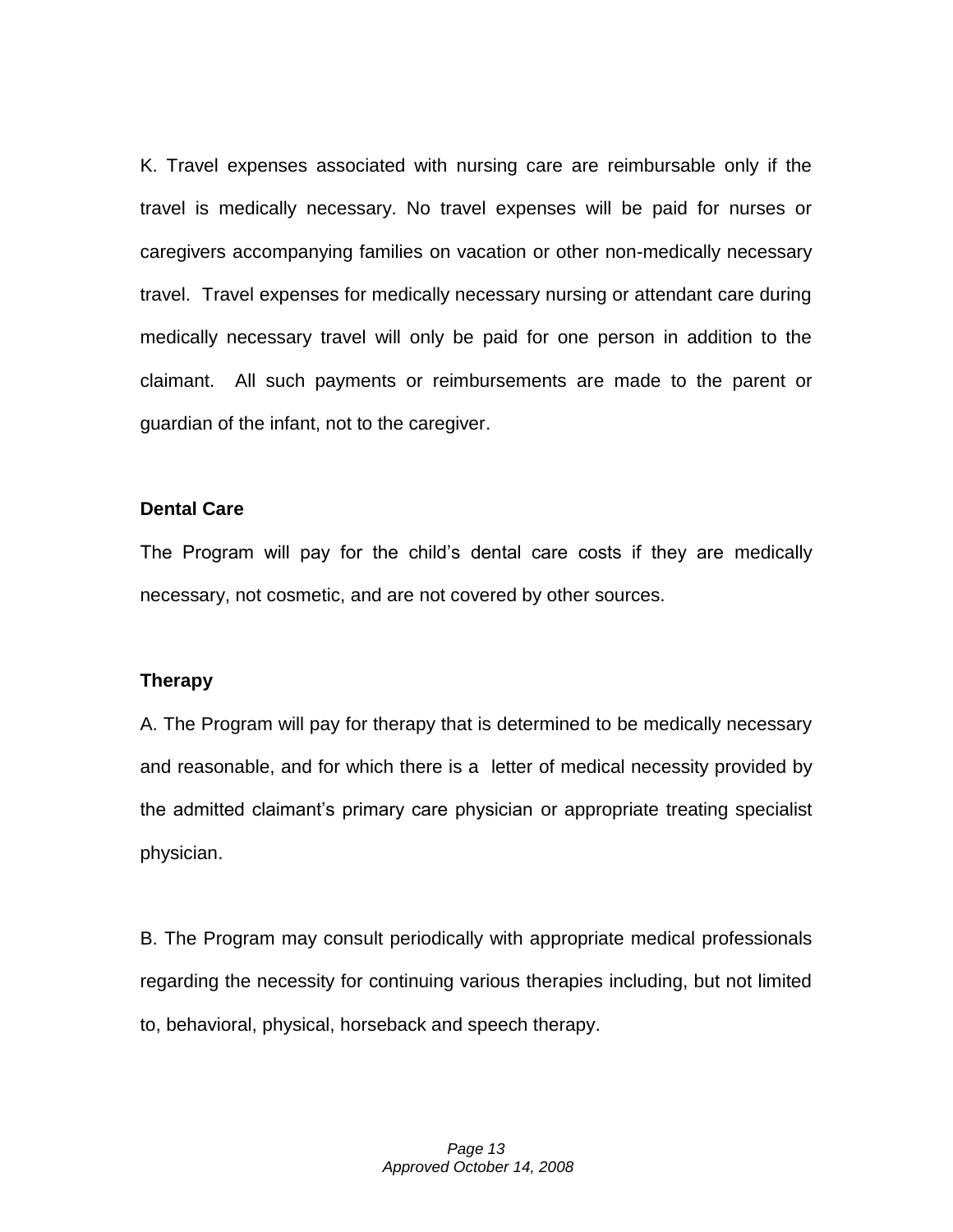#### **Transportation - Vans**

A. The Program will fund the purchase of a van when it becomes medically necessary for wheelchair transportation. Van options for admitted claimants are available from the Program. The Birth-Injury Program will have the primary lien on the van's certificate of title, although the van itself will be titled in the name of the parents or legal guardians. The Program will pay the personal property taxes on and sales taxes resulting from the initial purchase of the medically necessary van and also will pay an amount equal to the Uninsured Motorist Fee, or the insurance premium for the van, whichever is less. Other operating costs, such as city/county decals and tags, maintenance, repairs and tires will be the responsibility of the parents or guardians. Mileage and other transportation costs will be reimbursed as set out elsewhere in this policy (see miscellaneous costs). The Program will reimburse the admitted claimant's family for the cost of insuring the lift and tie downs if an additional cost is incurred for this and a receipt is provided.

B. Van Replacement: Vans will be replaced at approximately 100,000 miles. Documentation of the vehicle's service history and condition will be considered in determining the timing of van replacement.

C. Return of Vans: In the event a van provided by the Program is no longer necessary for transportation of the child, the van must be returned and title transferred to the Program within three months. The family may purchase the van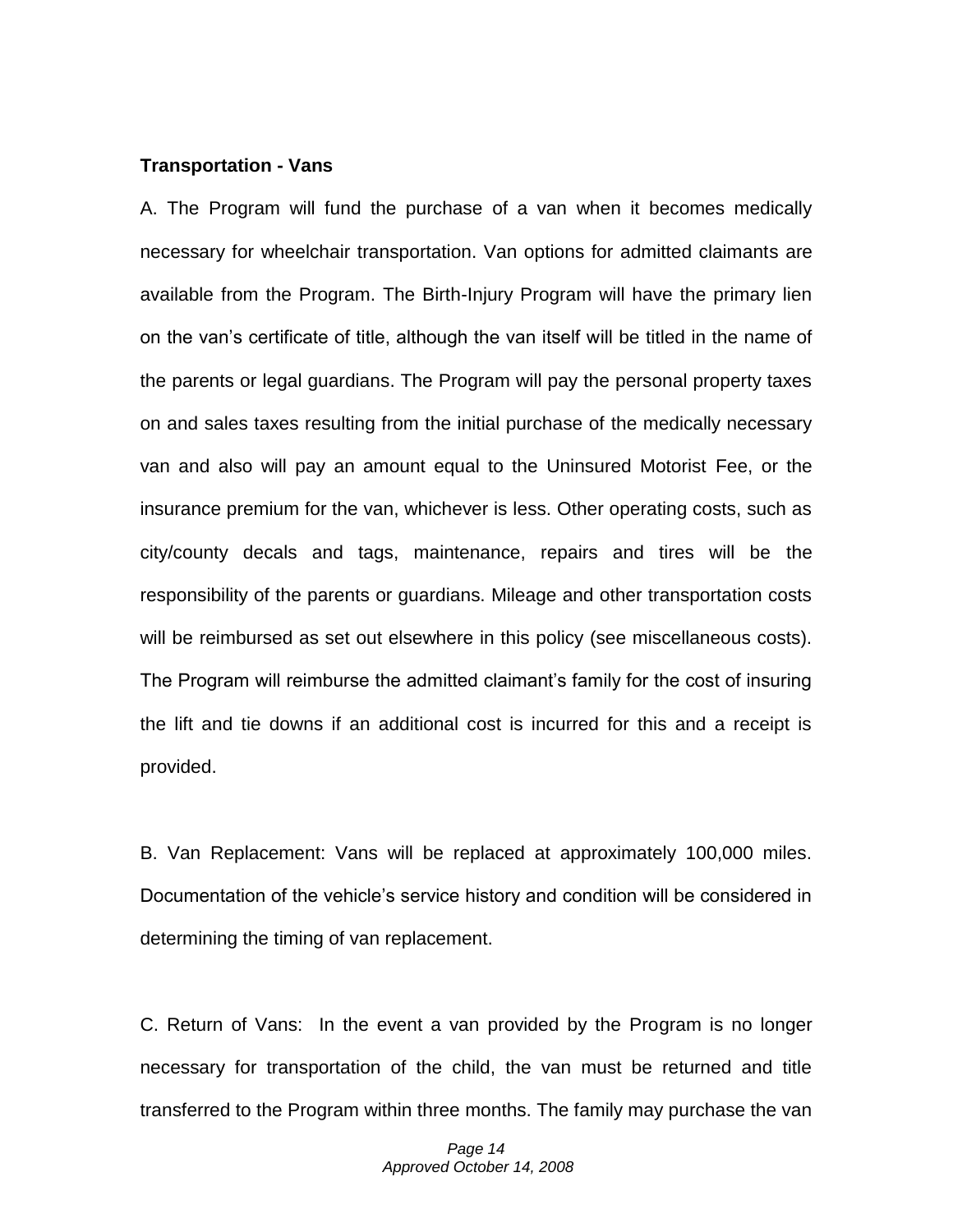if an agreeable purchase price is agreed upon with the Executive Director of the Program.

D. All vans returned to the Program should be in good working order and be able to pass a Virginia state inspection. If the van is not in good working order or cannot pass a Virginia state inspection, claimant's parent or legal guardian must have the defects repaired at his or her own cost, if the expense is not covered by insurance, prior to returning the vehicle to the Program.

#### **Equipment**

A. Equipment documented as medically necessary by the claimant's physician will be provided by the Program. Because there is a gamut of equipment that may be provided, no attempt is made to list all such equipment in these Guidelines. Equipment provided to date, however, includes oxygen concentrators, bipap machines, feeding pumps, gait trainers, wheelchairs, Wizard strollers, suction machines, apnea monitors, IV poles, pulse oximeters, therapy balls, therapy mats, Gorilla car seats, wheelchair lifts, and wheelchair tiedowns.

B. All medically necessary equipment (except vans) purchased entirely by the Program remains the property of the Program. Depending upon the type of equipment and its condition, it is expected that equipment will be returned to the Program when no longer required by the child. The family may purchase the equipment if a purchase price is agreed upon with the Executive Director. If the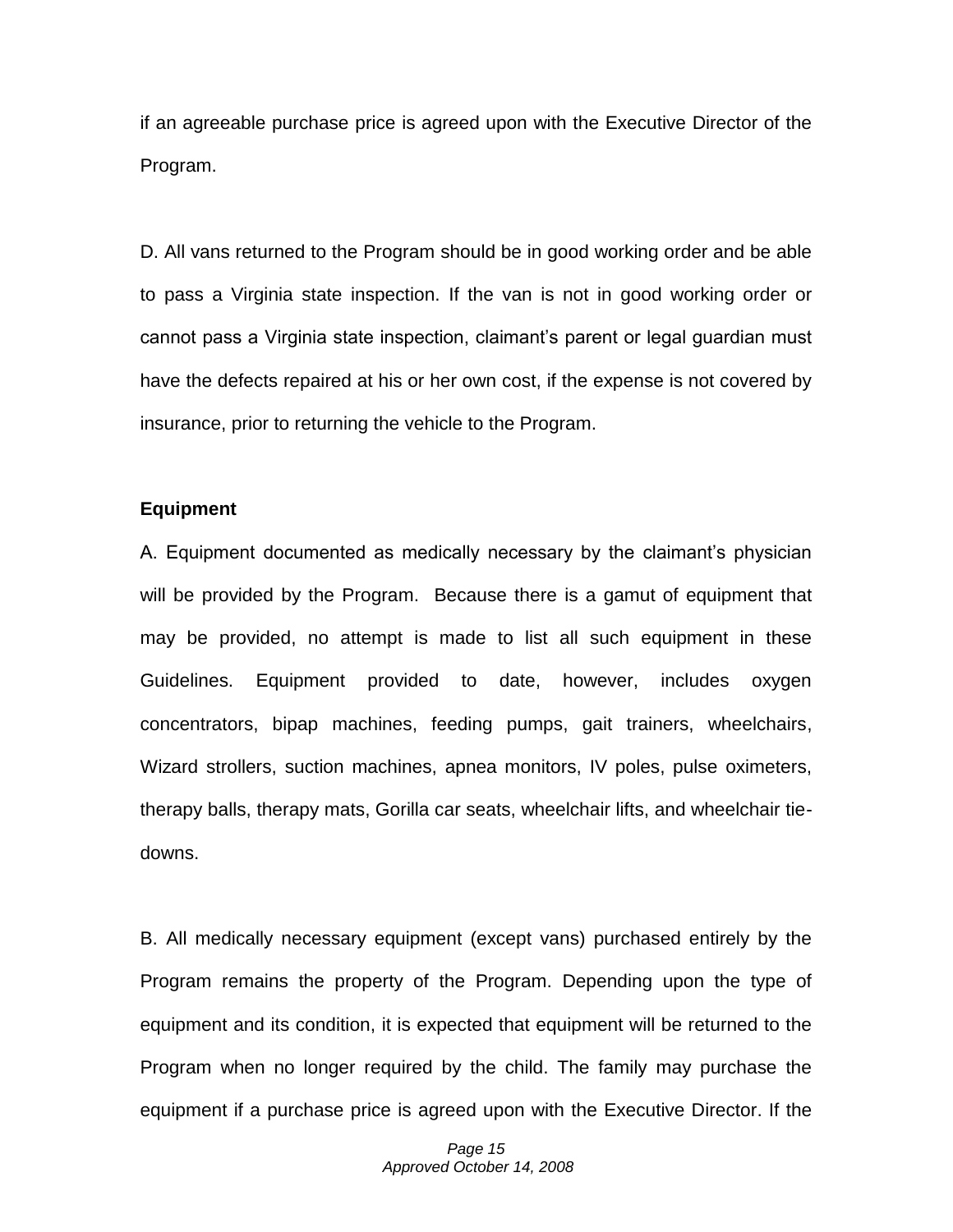equipment is not purchased entirely by the Program it does not have to be returned to the Program

#### **Augmentative Communication Technology**

A. The Program will pay for devices, equipment and computer software for the purpose of aiding in communication of an admitted claimant who otherwise is unable to communicate verbally. The Program may require an evaluation be completed by a Program assigned augmentative communication consultant to ensure the appropriate equipment is recommended and/or purchased.

For all equipment supplied by the Program, it is expected that the admitted claimant and those involved in the care of the claimant will utilize the equipment as intended and invest the time and effort required for the equipment to be utilized successfully.

B. In accordance with the Program's general policy on purchasing medically necessary equipment, all augmentative communication technology equipment remains the property of the Program. If for any reason the equipment no longer is necessary or not utilized by the admitted claimant, it should be returned to the Program. The Program is the "payer of last resort**."** (Therefore, all measures for obtaining coverage through primary insurance or other sources must be exhausted before the Program will cover augmentative technology services.)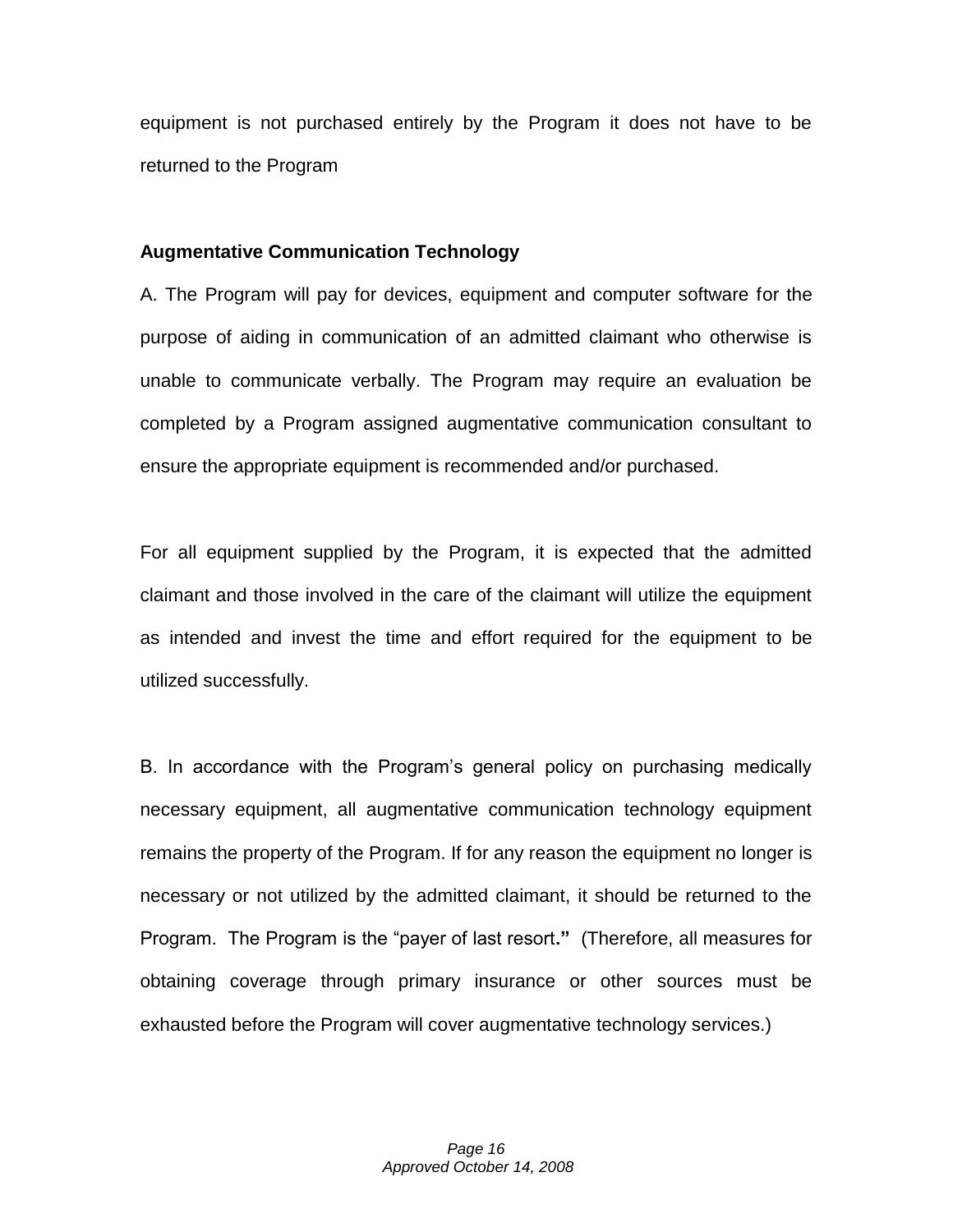#### **Privately Owned Housing Assistance:**

The Board's statutory authority concerns awards for the medical needs of the admitted claimants it serves. However, if an admitted claimant has medically necessary housing needs that can be addressed in the non-rental home currently owned and occupied by the admitted claimant's family or guardian, the Board will provide one-time funding for medically necessary modification to, or construction of, an accessible bedroom and bathroom if such modification or construction is feasible and reasonable. This modification or construction must be within the Program's allowable standards for cost, space and other factors before funding for an accessible bedroom and bathroom will be authorized. The Program's construction manager or other qualified professional will determine the feasibility of these modifications or construction and whether the admitted claimant's needs will be met in the contemplated project.

#### **Rental Housing Assistance**

A. If the claimant resides in a non-handicapped accessible rental unit and moves to a handicapped accessible rental unit, the Program will reimburse the difference between the former monthly rental payment and the cost for the appropriate handicapped accessible rental unit of similar size and quality based on cost per square foot. Any substantial increases in the square footage of the handicapped accessible unit to be reimbursed must be attributable to medically necessary requirements and not exceed the overall guidelines utilized when the Program constructs additional space for a claimant.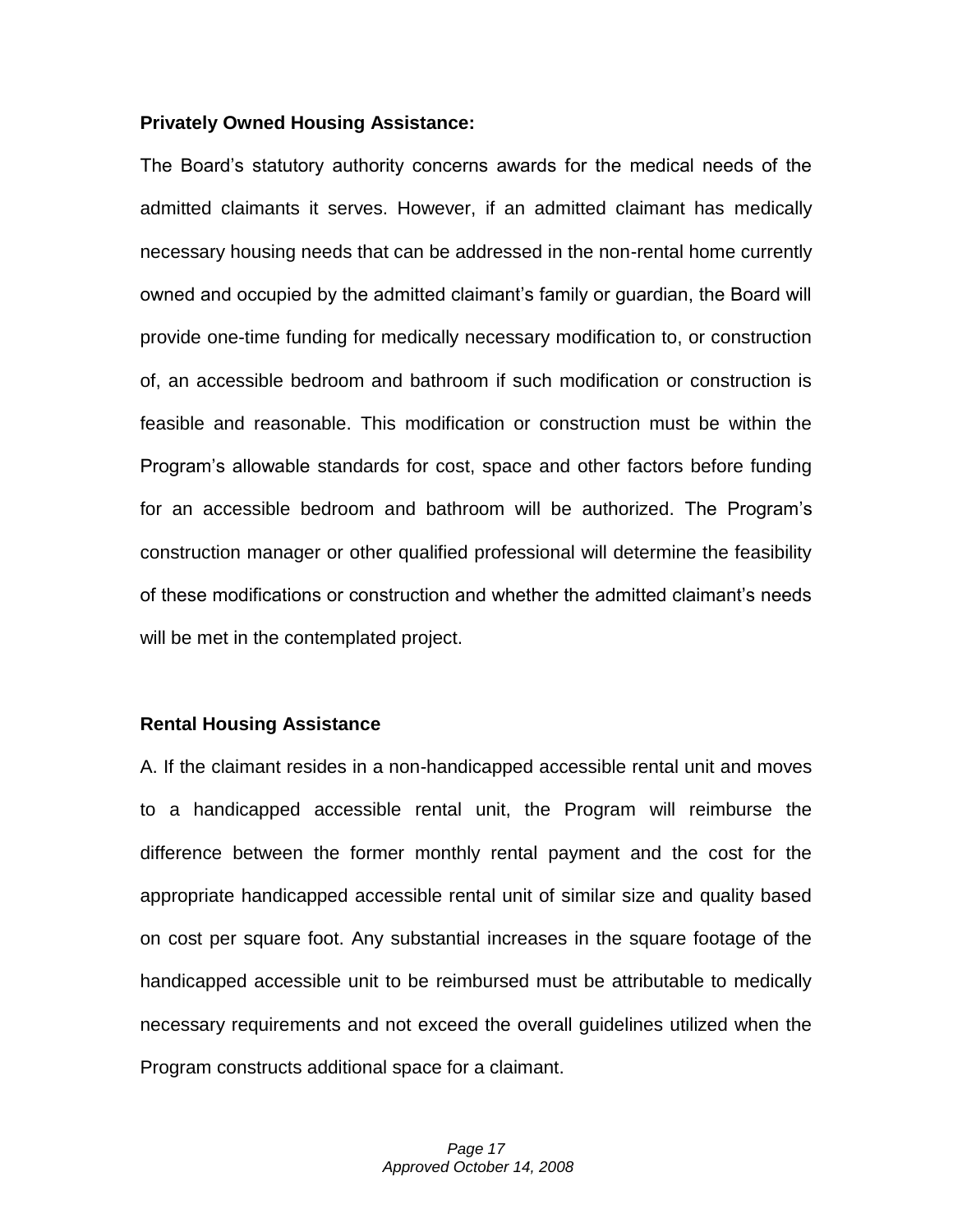B. The handicapped accessible rental unit should meet all applicable regulations of the Americans With Disabilities Act. Exceptions to meeting the ADA regulations must be approved by the Program's Board of Directors. Prior to providing reimbursement the Program may require certification of the rental unit's suitability for the claimant and/or compliance with this policy.

C. The maximum lifetime housing benefit per claimant for any one or combination of housing benefits (rental and/or construction) is up to \$175,000.

### **Funeral Expenses**

The Program will pay a maximum of \$5,000 for the funeral and burial expenses of an admitted claimant.

# **Attorneys' Fees**

Virginia law authorizes payment of reasonable attorneys' fees incurred in the initial filing of a claim to enter the Program, subject to the approval and award of the Commission.

# **Miscellaneous Expenses**

A. **Transportation**: Upon submission of receipts, the Program will reimburse parking fees associated with medically necessary travel. The Program will reimburse documented mileage for medically necessary travel at the following rates: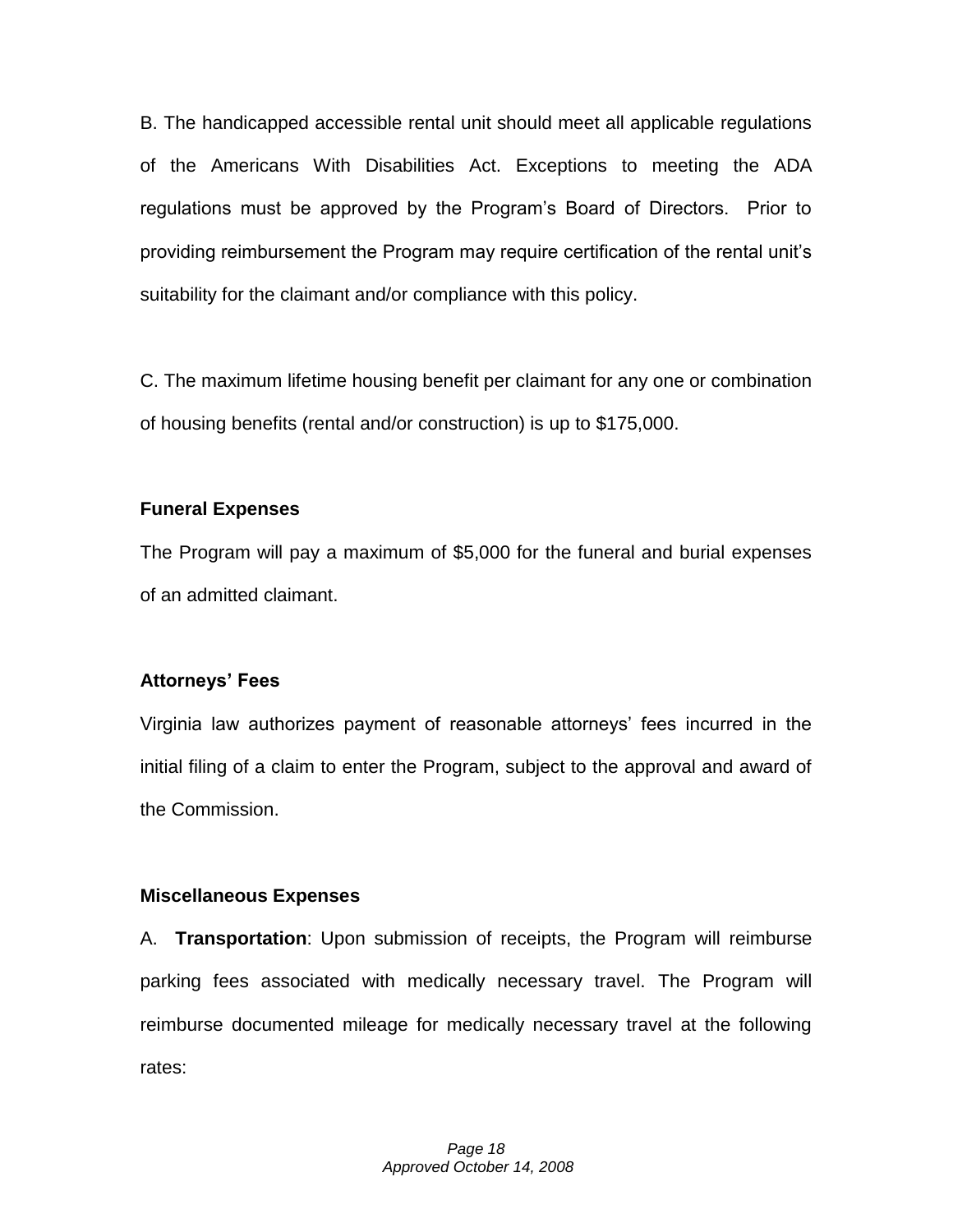1. Mileage will be reimbursed at fifty (50%) percent of the U.S. Internal Revenue Service's mileage rate for vans provided by the Program. Mileage reimbursement typically covers gasoline and other costs of operation. Since the Program provides the van in this instance, the Program's mileage reimbursement is intended only to cover the cost of gasoline associated with medically necessary transportation. Mileage is based on the distance from the home to the appointment location. Verification may be required by the Program.

2. For use of personal vehicles, reimbursement will be at the U.S. Internal Revenue Service's mileage rate. In the event a van provided by the Program is unavailable, the mileage reimbursement allowance provided would be that allowed for vans purchased by the Program. Upon submission of receipts, the Program will reimburse other medically necessary transportation expenses not otherwise reimbursed.

**B. Postage**: The Program will pay postage for reimbursement requests submitted to the Program and for information requested by the Program.

**C. Cell Phones**: If the Program receives a prescription from the admitted claimant's primary care physician or appropriate treating specialist physician that a cellular telephone is medically necessary, the Program will pay for basic monthly emergency service. If basic *emergency service* is unavailable, the Program will pay for basic monthly service only. If installation of the cellular telephone is required, the phone must be installed in the vehicle in which the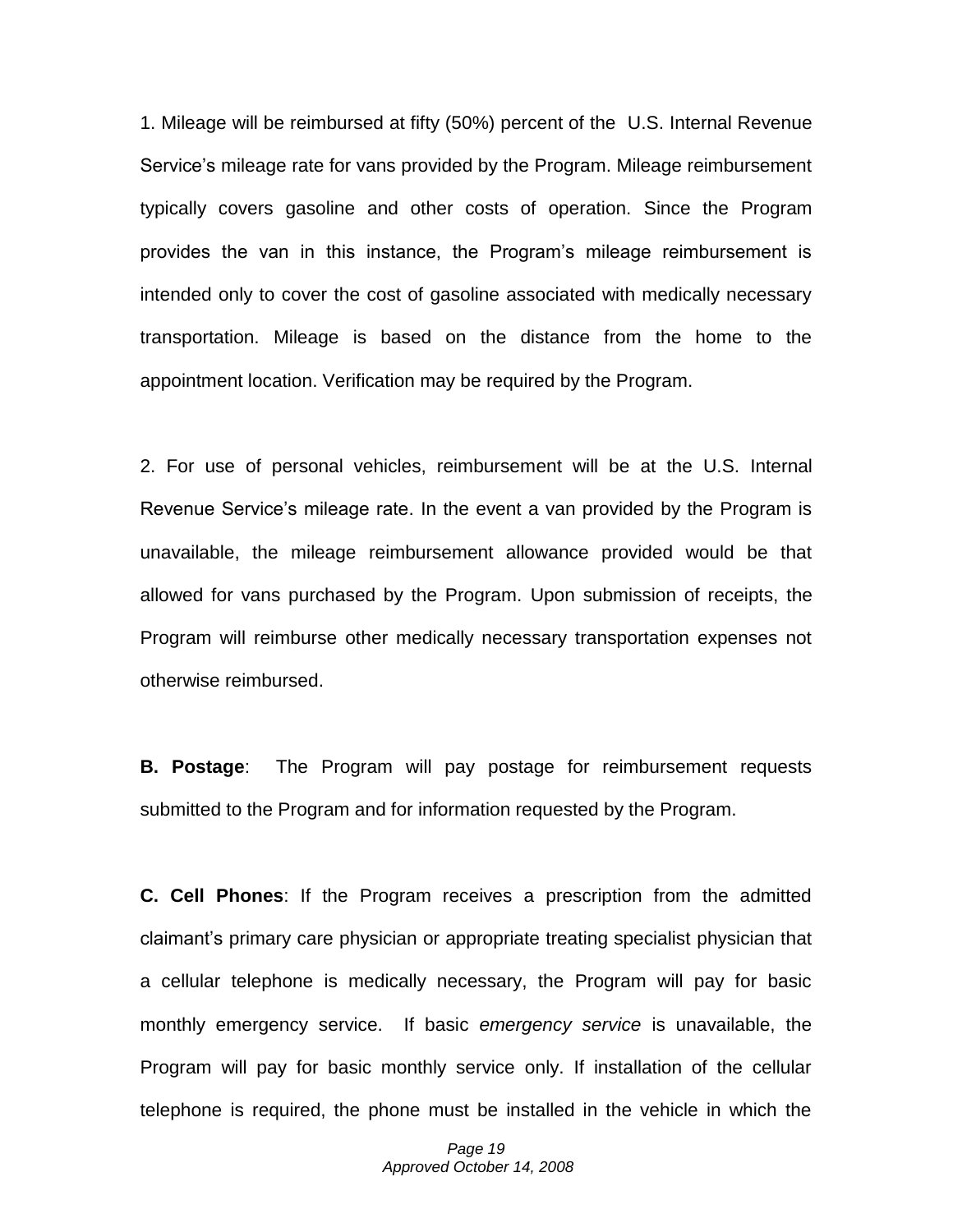admitted claimant is transported (Please contact the Program for the current allowable amounts).

**D. Diapers**: Beginning at age three, the Program will pay for diapers for an admitted claimant when deemed medically necessary pursuant to the Program's purchasing guidelines. If the parent or guardian of an admitted claimant does not have receipts for the period of time between the child's third birthday and the child's admission into the Program, the parent or guardian may submit the reimbursement request with the prescription and receive reimbursement based upon the Medicaid reimbursement rate.

**E. Therapeutic Toys:** The Program will provide therapeutic toys with documentation of the therapeutic benefit of the toy(s). These toys are not to exceed \$300 per calendar year. Once the child has no need for these toys and if they are in good condition, the Program would be happy to accept their return to be used to stock a lending program. The toys will be sanitized prior to use by other families.

**F. Other**: The Program may pay other medically necessary expenses of the admitted claimant as determined by the Board of Directors in its discretion. Requests for medically necessary services, etc., that are not addressed in the Guidelines should be sent to the Executive Director who will refer these requests to the Board of Directors for action.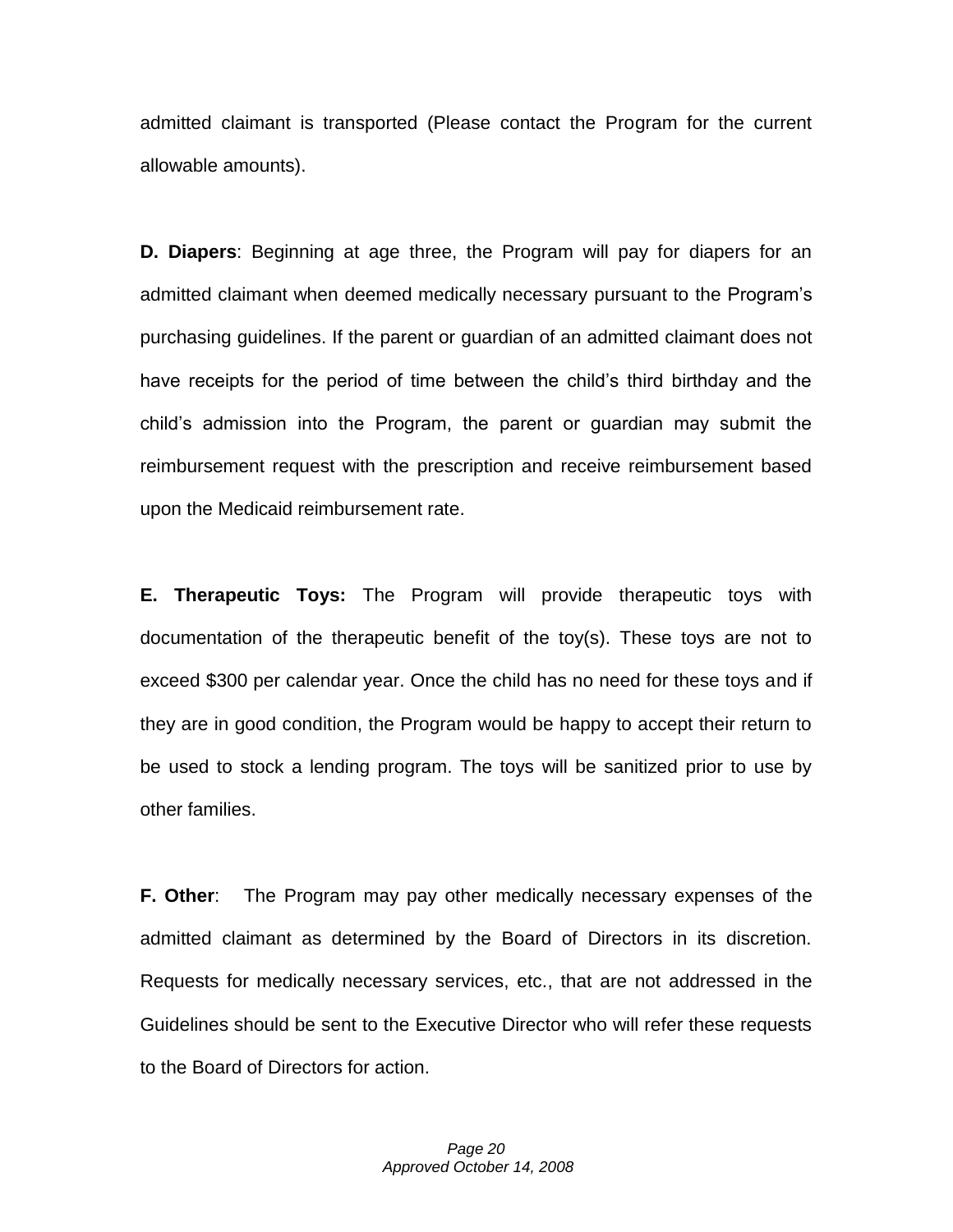#### **Other Procedures**

**A. Insurance**: Because the Program is the payer of last resort, it must be provided with a copy of the applicable health insurance policy, if one exists, or a complete description of applicable coverage, before benefits are paid by the Program. It is the responsibility of the parents or guardians to seek benefits for which an admitted claimant is eligible. In addition, the parents or guardians of the admitted claimant must identify a primary care physician.

Claimants must utilize the primary insurer's in-network providers and facilities unless otherwise authorized by the Program. Utilizing non-network or nonparticipating providers or facilities may result in reduced payment or nonpayment/non-reimbursement of incurred expenses.

**B. Reimbursement:** Although a claimant has been determined eligible for benefits from the Program, parents or caregivers must contact the Program before committing to the purchase of equipment or incurring other expenses for which they may seek reimbursement. Failure to do so may jeopardize reimbursement from the Program. In the case of emergency care rendered or sought during non-business hours, the claimant family is responsible for contacting the Program the next business day for authorization of services the Program is expected to pay for.

**C. Claims For Reimbursement**: Requests for reimbursement of expenses from medical providers, pharmacies, equipment providers, medically necessary

> *Page 21 Approved October 14, 2008*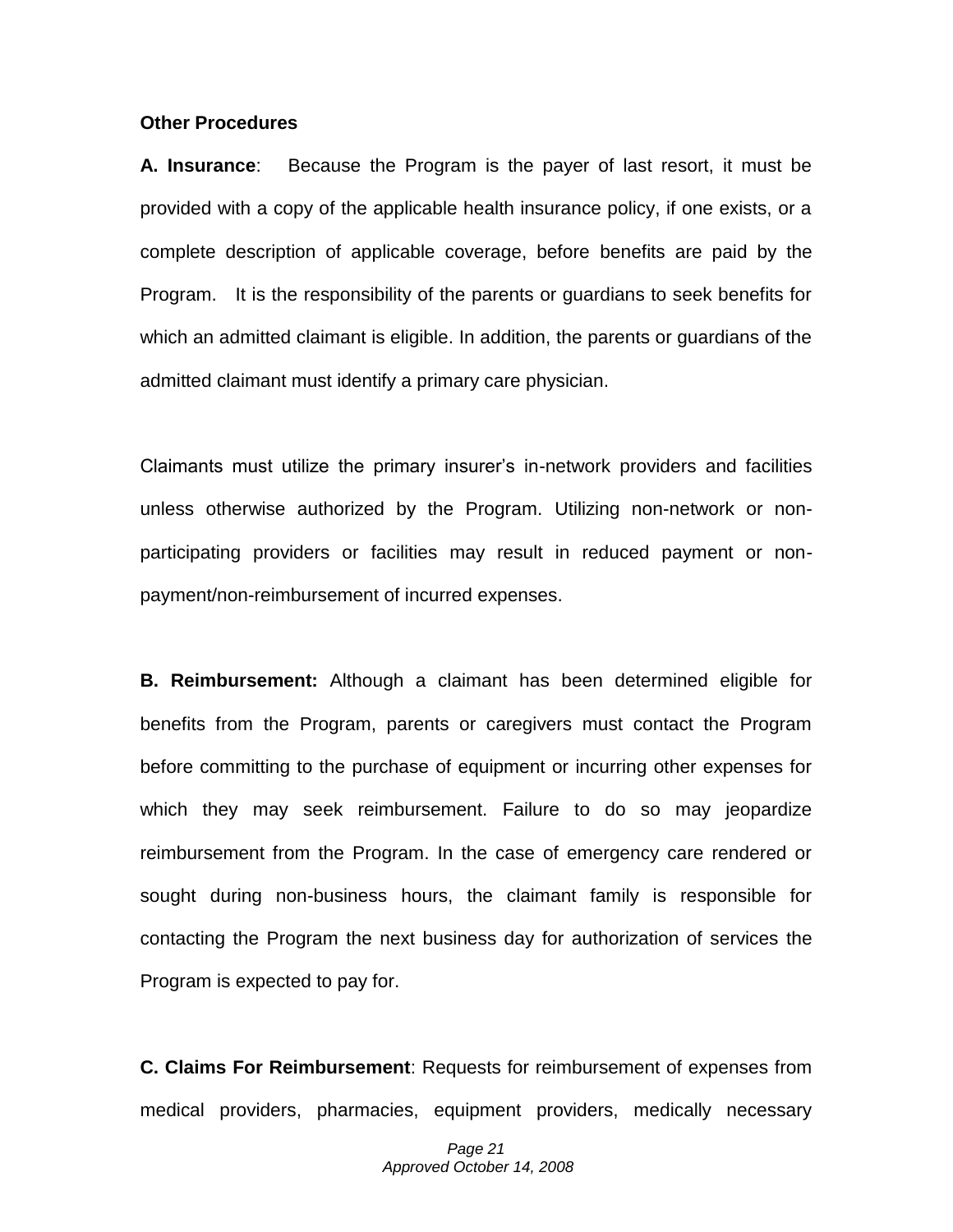mileage, or other expenses will not be honored if submitted after one year from the date they are incurred. All reimbursement requests must be accompanied by documentation of medical necessity and receipts from providers. This time limit does not apply to expenses incurred prior to acceptance into the Program. All requests for reimbursement for expenses prior to entry into the Program must be submitted within two years of entry into the Program.

**D. Requests For Authorization To Obtain Services Outside Your Insurance Plan's Covered Area Or Network:** In the event it is medically necessary to take an admitted claimant outside the claimant's applicable insurance plan's covered service area or the primary insurance's provider network for evaluation, surgery, etc., it must be ascertained if the primary insurance plan will pay for benefits and if so, what amount it will pay. After this is determined, the Program must be contacted for authorization prior to seeking services or the Program may determine not to pay any balance remaining on the bill for these services.

If an in-network provider is available for a service and an out-of-network provider is utilized, the Program only will reimburse or pay in an amount equal to what the Program would have paid if an in-network provider had been utilized.

**E. Medically Necessary Travel More Than 100 Miles From Claimant's Primary Residence:** In the event it is medically necessary to take an admitted claimant outside the local service area (more than 100 miles from the claimant's primary residence) for evaluation, surgery or other medically necessary care, it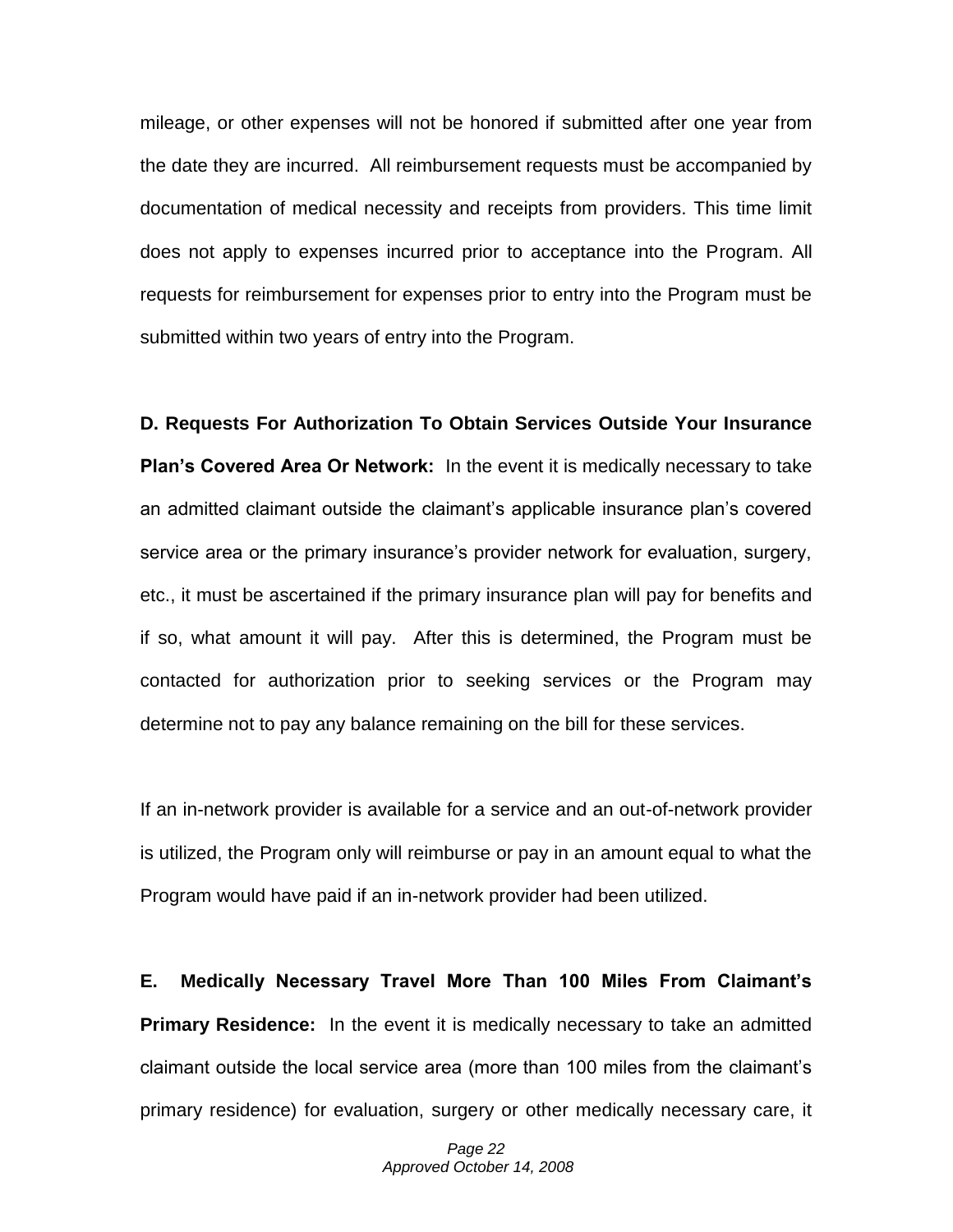must be ascertained prior to the travel if the travel related expenses will be reimbursed by the Program. If pre-authorization is not obtained, the Program may not pay for these travel related expenses.

**F. Requests For Benefits Not Specifically Addressed In Guidelines**: These Guidelines authorize the Executive Director to provide the benefits described without referral to the Board except in exceptional circumstances, and in the Executive Director's discretion. The Board, however, realizes that there may be programs, equipment, or other items, which may be of value to an admitted claimant that these Guidelines do not address. If the parents or guardians feel a benefit not described in the Guidelines would be of value to the admitted claimant (the Executive Director is not authorized to provide those benefits without Board approval), the parents or guardians should write the Board via the Executive Director, who will bring these requests to the Board at their next meeting.

#### **Experimental Treatment and Therapy:**

Experimental treatments or therapy not typically covered by health insurance, including, but not limited to, conductive education, may be covered up to a maximum of \$6,000.00 per year, combined, with written prior authorization from the Executive Director. The Board of Directors recognizes that such therapies or treatments may be useful for some Program claimants and, therefore, grants this discretionary benefit on a case-by-case basis. Because this benefit is not provided expressly by the Virginia Birth-Related Neurological Injury Compensation Act, however, there is no guarantee of coverage for experimental

> *Page 23 Approved October 14, 2008*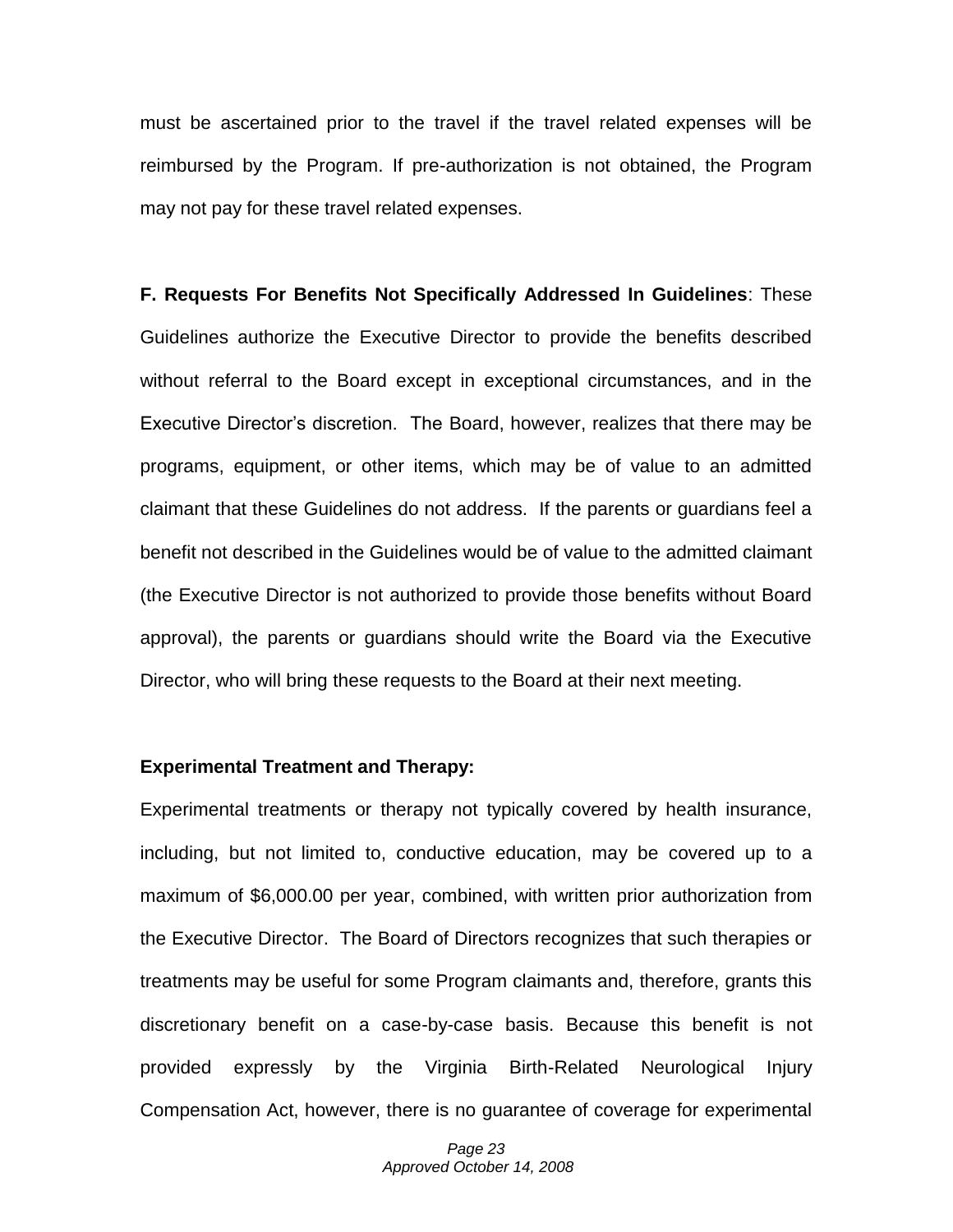therapy or treatment. This completely discretionary benefit may be rescinded at any time; especially if such rescission is warranted by the Board of Directors' fiduciary obligations set forth in Virginia Code §38.2-5016(F). Upon such recission, benefits under this policy will terminate immediately and no claimant will have any further recourse or any basis for a claim for further benefits under this policy.

(Note: This provision replaces the Internal Administrative Guidance document regarding Conductive Education and Intensive Physical Therapy which was last revised by the Board of Directors on May 8, 2007.)

A written request for authorization must be submitted to the Program in accordance with the following process:

A. A letter of medical necessity from the claimant's physiatrist, neurologist, or other appropriate treating specialist physician, who also regularly treats other CP patients, must be received by the Program. A letter of medical necessity from a physical therapist is not acceptable.

B. The letter of medical necessity must be received in the Program's offices at least 60 days prior to the desired start of treatment.

C. Evidence as to whether the primary insurer(s) or other payers will cover any portion of the cost must be submitted with the request.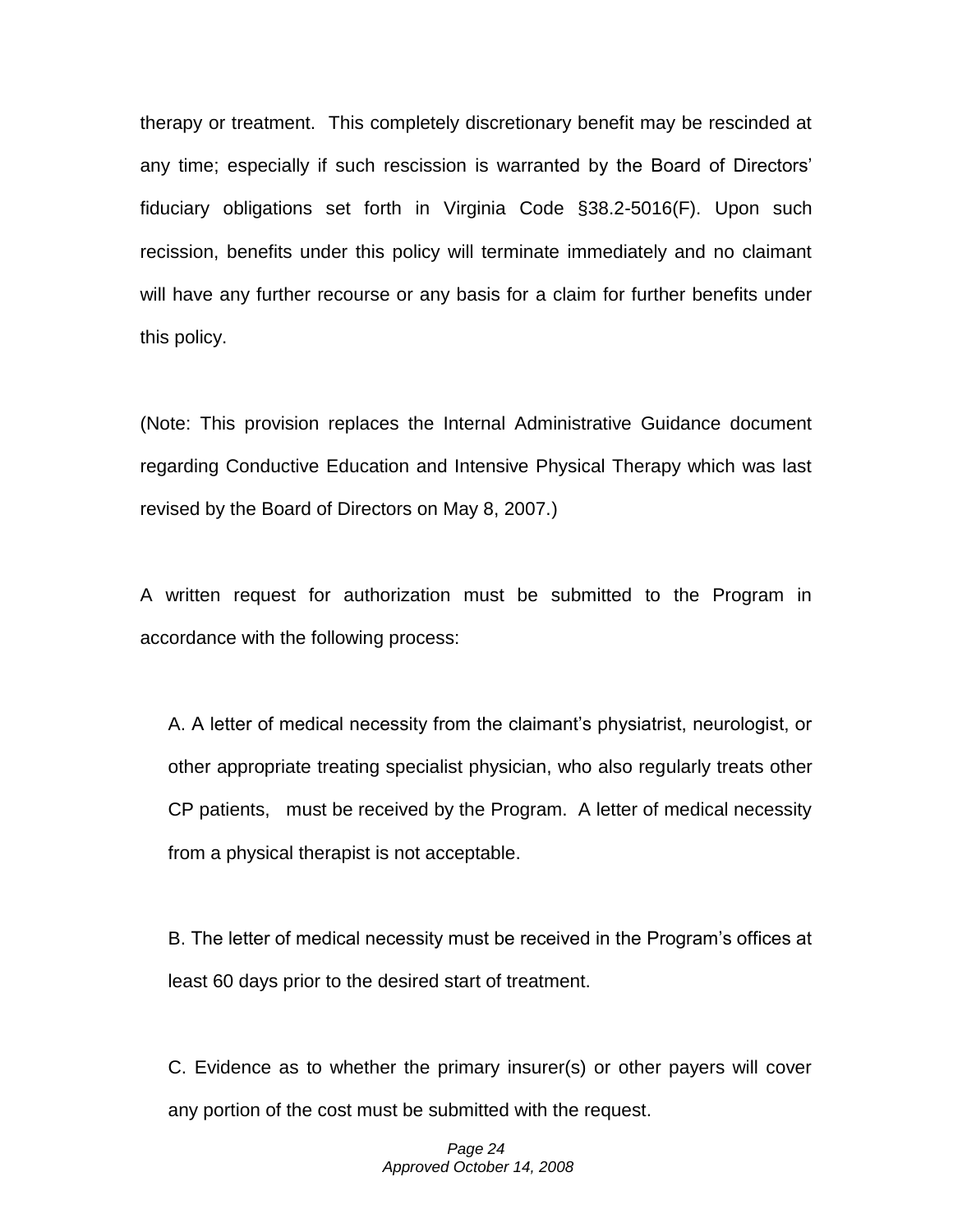D. At the Program's discretion, all requests for experimental treatments or therapies may be reviewed for medical necessity by an objective qualified physician.

E. All other Program provisions regarding therapies, including the travel policy, are applicable to authorized experimental treatments or therapies. These include, but are not limited to:

- 1. Payment for travel, lodging, and meals on a per diem basis based on current Commonwealth of Virginia rates;
- 2. For travel other than by car/van, prior authorization must be obtained.

F. Written authorization from the Program must be obtained by the claimant prior to any payments or reimbursements being made by the Program.

G. Total combined costs for experimental treatments or therapies, related equipment, and travel expenses during any single calendar year may not exceed \$6,000.00.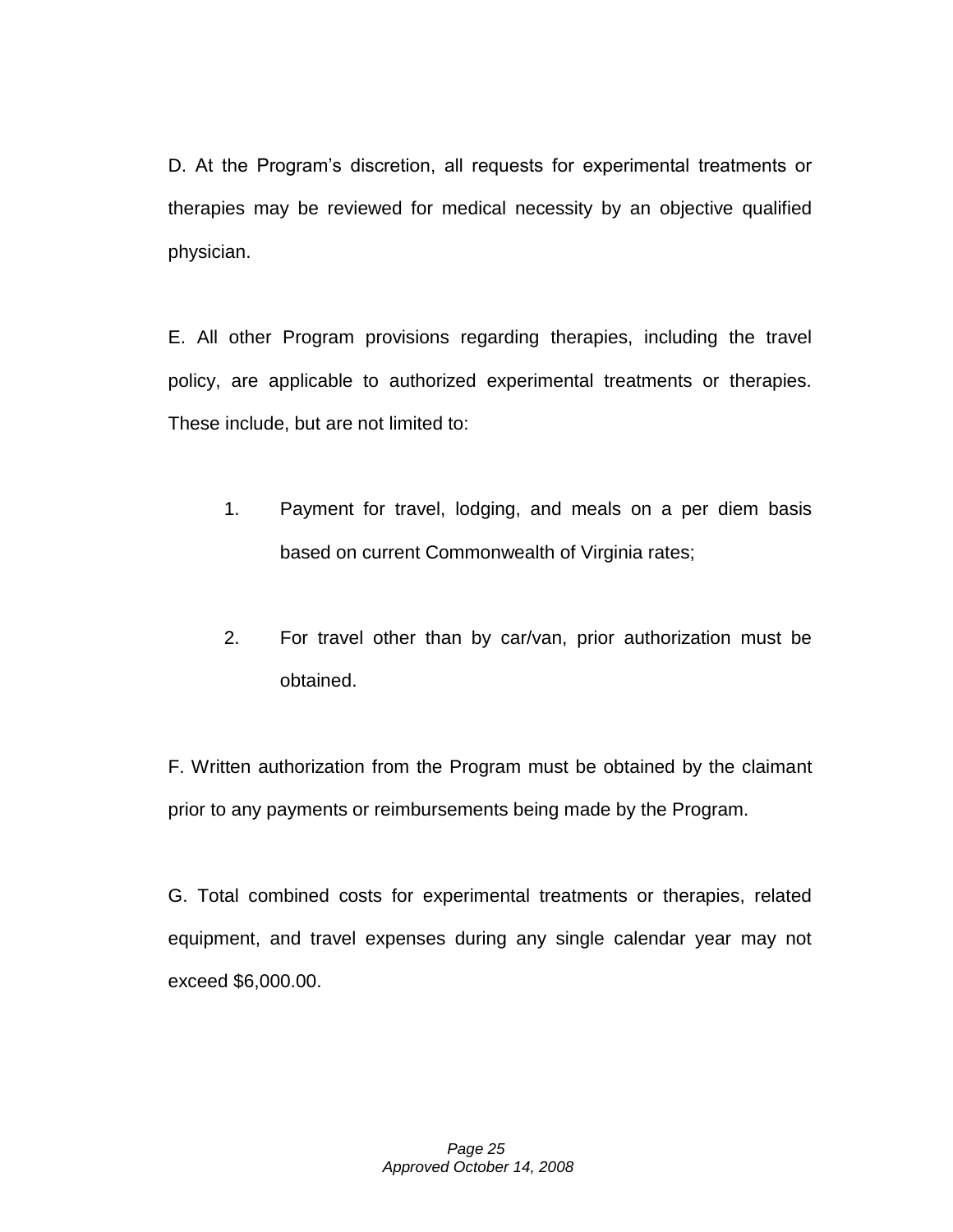H. Following any experimental therapy treatment, a complete and thorough progress report, prepared by the treating facility, must be submitted to the Program within 60 days of completion of the therapy.

I. No further sessions/treatments will be authorized prior to the Program's receiving such progress reports. The receipt of the reports does not guarantee that further treatments will be authorized.

J. The Program may request an independent progress evaluation by a qualified physician prior to any reauthorization for subsequent treatments. If the claimant's insurance will not cover this evaluation, the Program will pay for the evaluation at usual and customary rates. If the Program pays for the evaluation, that cost will not be considered to be part of the cost of the treatment.

A local qualified provider of the experimental therapy or treatment requested should be utilized unless the Program grants an exception for a specific treatment provider.

K. For any therapy or treatment proposed, no more than 100 hours will be authorized upon initial request. Additional authorization may be provided only after the procedures in paragraph H, of the Experimental Therapy section of these Guidelines, have been followed.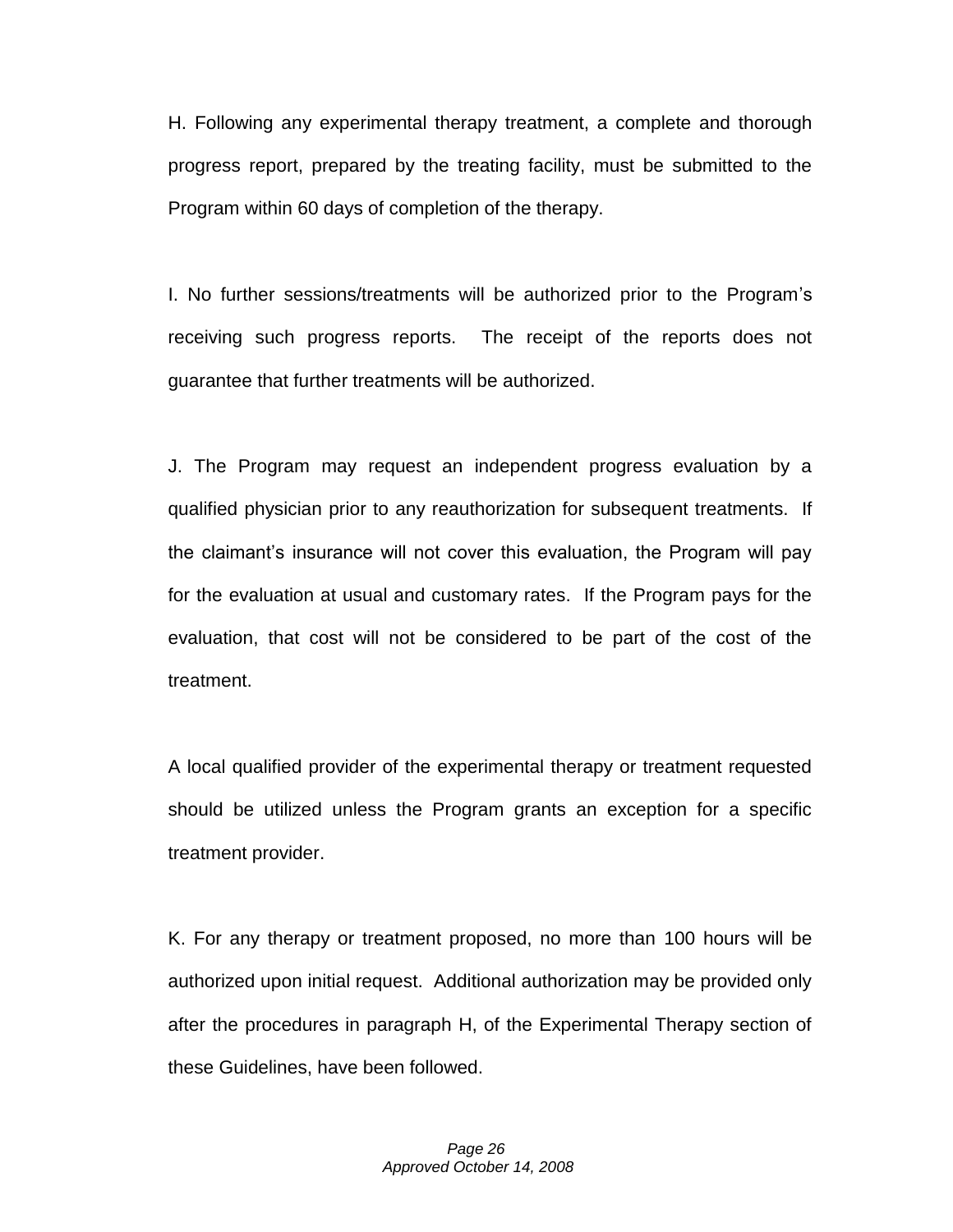L. Nursing, CNA, or other personal assistance will not be provided for extended experimental therapy sessions of more than two hours per day unless a letter of medical necessity is received by the Program from an appropriate treating specialist physician. That letter must state specifically that a nurse must be present due to specified health risks to the claimant.

In determining whether authorization will be granted for experimental therapy or treatment, the Program will consider, including but not limited to, the following:

- 3. The overall cost associated with the experimental treatment or therapy. The cost for one person to accompany the claimant, if stated to be medically necessary by the treating physician; the duration of the Program; the expected benefits to the claimant; and the availability of the experimental program in Virginia.
- 4. The report from the claimant's treating physician regarding the medical necessity for the claimant to participate in the experimental program.
- 5. Whether there is medically recognized proof of results that the experimental therapy or treatment has benefitted other patients in similar circumstances.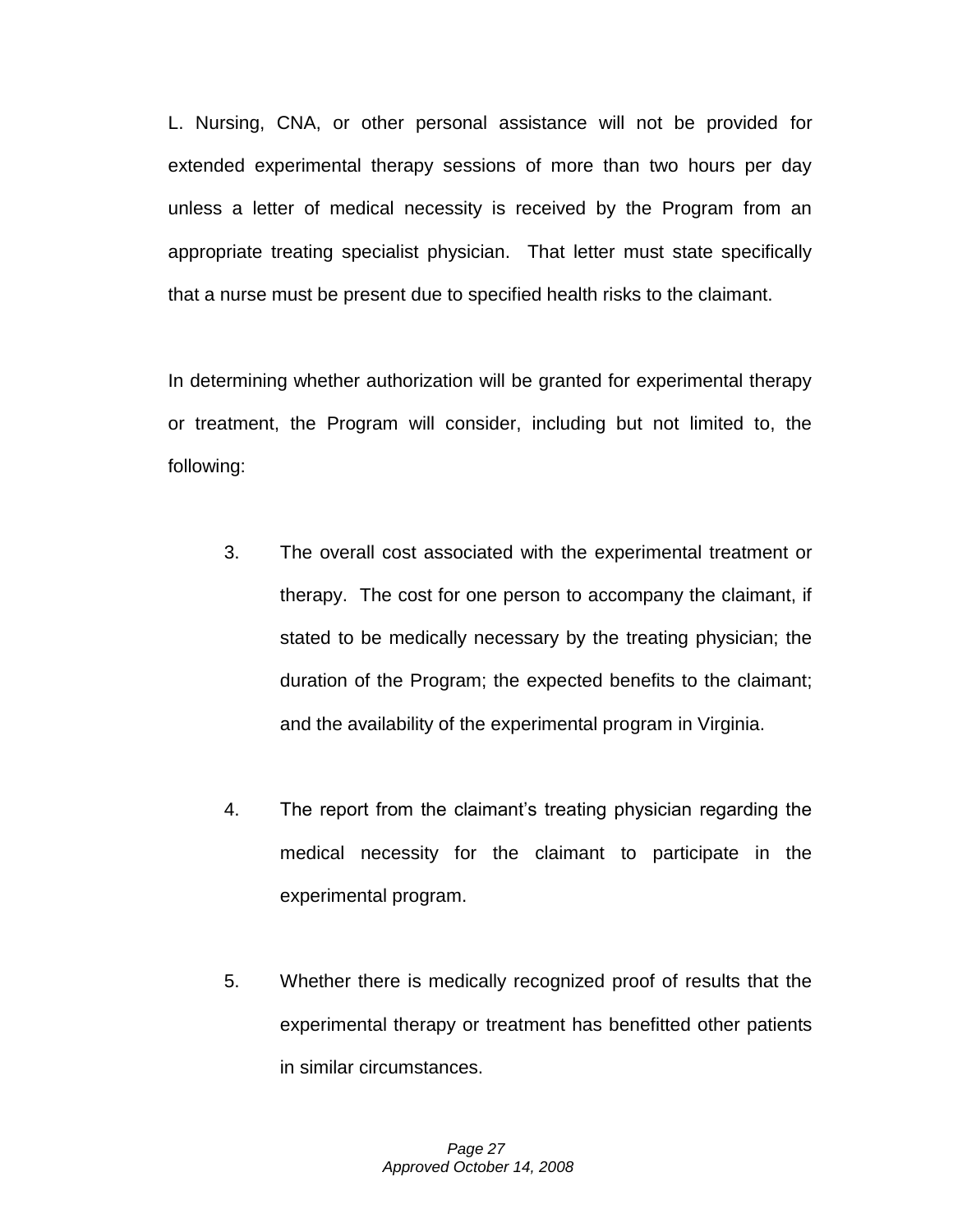- 6. The expected frequency and duration of the experimental treatment or therapy requested.
- 7. The Program may require third party medical reviews to evaluate the potential success, safety, and/or results of the experimental treatment or therapy.

The Program encourages families to seek out clinical trials being conducted by accredited medical facilities, medical schools, or other highly regarded and medically accepted facilities or organizations to help establish the medical efficacy of experimental treatments or therapies.

**G. Disagreements:** Disagreements concerning whether a service or item of equipment should be paid for, or reimbursed by, the Program may arise. If Program staff and the Executive Director cannot make a determination regarding a request, or cannot resolve a disagreement, then the Executive Director has been authorized by the Board to place the claimant's request on the Agenda for the Board's consideration and determination at its next regular meeting. The parents or guardians, within 30 days of receiving the Program staff's or Executive Director's written denial of a claim, may submit a written explanation of the dispute, provide documentation supporting the request and demonstrating that procedures for the submission of claims pursuant to the Program's Guidelines